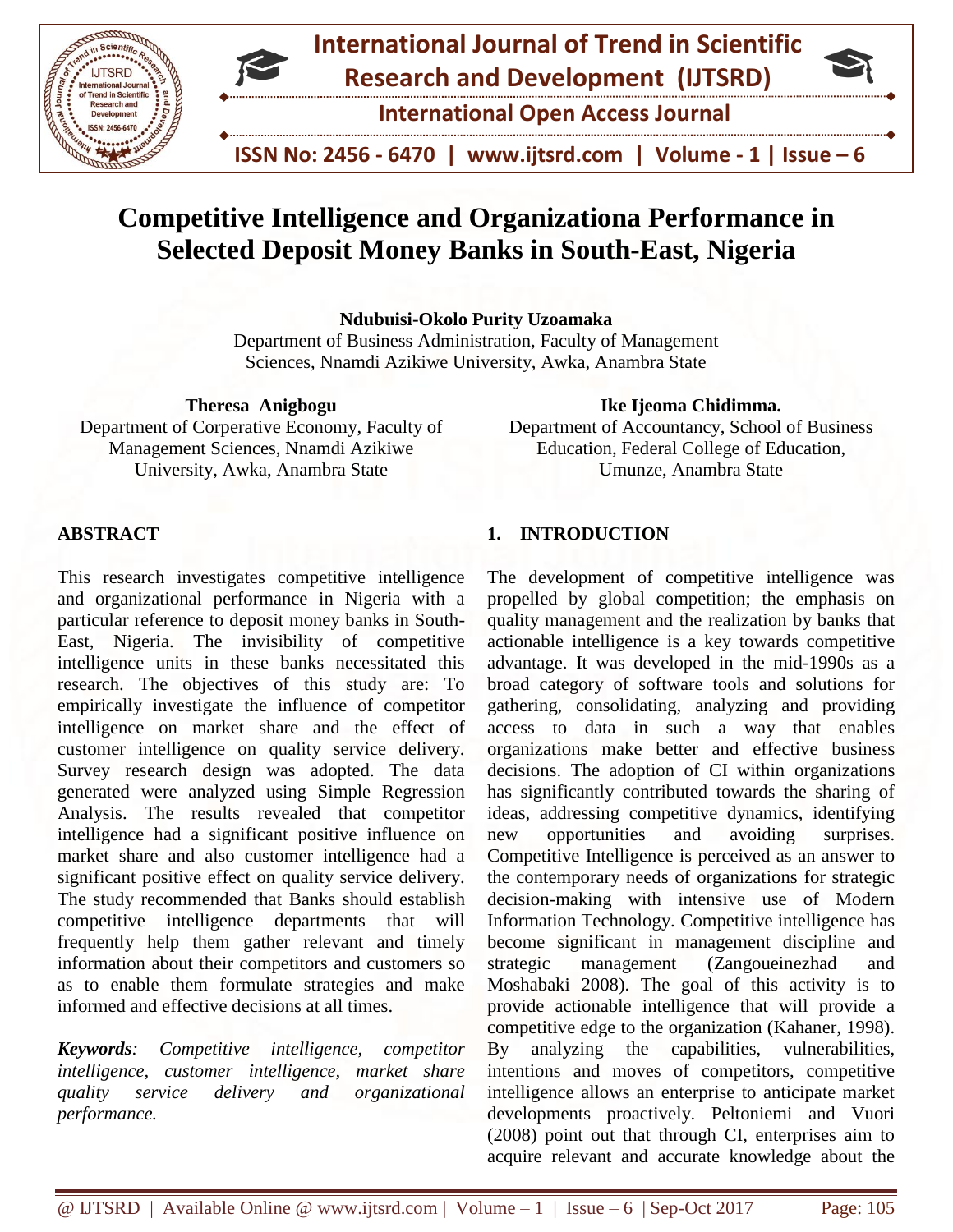actions and plans of competitors on which managers can base their decisions. The whole intent of competitive intelligence is to better understand customers, markets, regulators, competitors and so forth, to create new opportunities and forecast changes in the quest for sustainable competitive advantage (Calof, 2006).

This is because organizations face intense competition caused by hyper-competitive business environment fraught with advances in technology, competitors' actions and inactions, customers' preferences and needs, political turmoil and government regulations. Sequel to this development, organizations seek for ways of gaining competitive advantage in the midst of these variables that create additional challenges for them. These challenges have propelled organizations to look for tools that provide a competitive advantage (Weiss and Naylor 2010). Competitive intelligence becomes a suitable tool that provides a competitive advantage to organizations and aid decision-makers (Fleisher and Wright 2009; Haataja 2011). Competitive Intelligence is an ethical process of obtaining timely, reliable and relevant information on the competitive environment for use in organizational decision-making. It is obvious that only when organizations stay ahead of competitors through competitive intelligence practices that profitability, survival, business success, productivity, increased market share, quality service delivery, customer satisfaction and innovation are actually realized. That is why the key to any successful strategy is the ability to identify, develop and sustain a competitive advantage with reference to its competitors. This is because our competitors deserve thorough monitoring so as to achieve competitive edge.

Consequently, honest recognition of changes' entity and market, competition, technology, innovation, customers' behavioral patterns, and the prediction of future trends are necessary for competition (Gabbar, 2007).This is due to the fact that Nigerian Banking Industry is characterized by lower switching costs, increasing regulations, and growing customers' needs for speedy, efficient and accurate service delivery. Managing information is a challenge that requires decision-making process built on timely, reliable and accurate data since knowledge translated into intelligence is the hallmark of competitive advantage. But, the changes in the external environment of business have made some banks victims to their competitors with some of them being forced to retrench their staff or reduce their number of branches as a way of coping with the intense competition. This depicts that an enterprise cannot only rely on its rivals but, on the whole general business environment comprising of markets, products, technology, customers, etc.

Several studies have emphasized the importance of competitive intelligence as a natural source to obtain competitive advantage and also as a strategic management tool of improving organizational performance. It plays a great role in providing the information necessary to forecast future trends in order to create a successful quality service to customers (Mockers, 2006).This successful quality service leads to customer retention especially in the banking industry where competition is the order of the day. According to Bose (2008), it is a vital component of an enterprise's strategic planning and management process. Furthermore, Bose and Hesford (2008) state that the primary output of CI is its ability to make forward-looking decisions. Hill and Scott (2004) state that competitive intelligence and its effective management advances efficiency, improve the quality of outputs and decision-making process and, thus, reducing the risk of business failure. Carakanti (2005) admits that there is a significant positive relationship between competitive intelligence and business success.

Competitive intelligence is not only desired, but it is also a requirement for the survival of the Nigerian Banking Industry characterized by intense competition, high technological innovation, powerful customers with diverse requirements, and continuous regulatory policies among other factors. For banks to survive, therefore, there is need to adapt to the environment to achieve better customer service delivery, increased market share and customer satisfaction using competitive intelligence. As a service organization, customer quality service and satisfaction is the prime concern of any bank. In view of this assertion, Stafford (1996) admits that due to the fact that banks sell undifferentiated products, the only effective tool they can employ to survive is the quality of service which they offer to their customers. Bowen and Hedges (1993) agreeing with Stafford (1996) claim that banks that offer very high quality services have a competitive advantage because the benefits of improved quality of services are large market shares, increase in profits and increase in customer retention. It, therefore, becomes crystal clear that quality service and customer satisfaction are the most important indicators of cementing relationship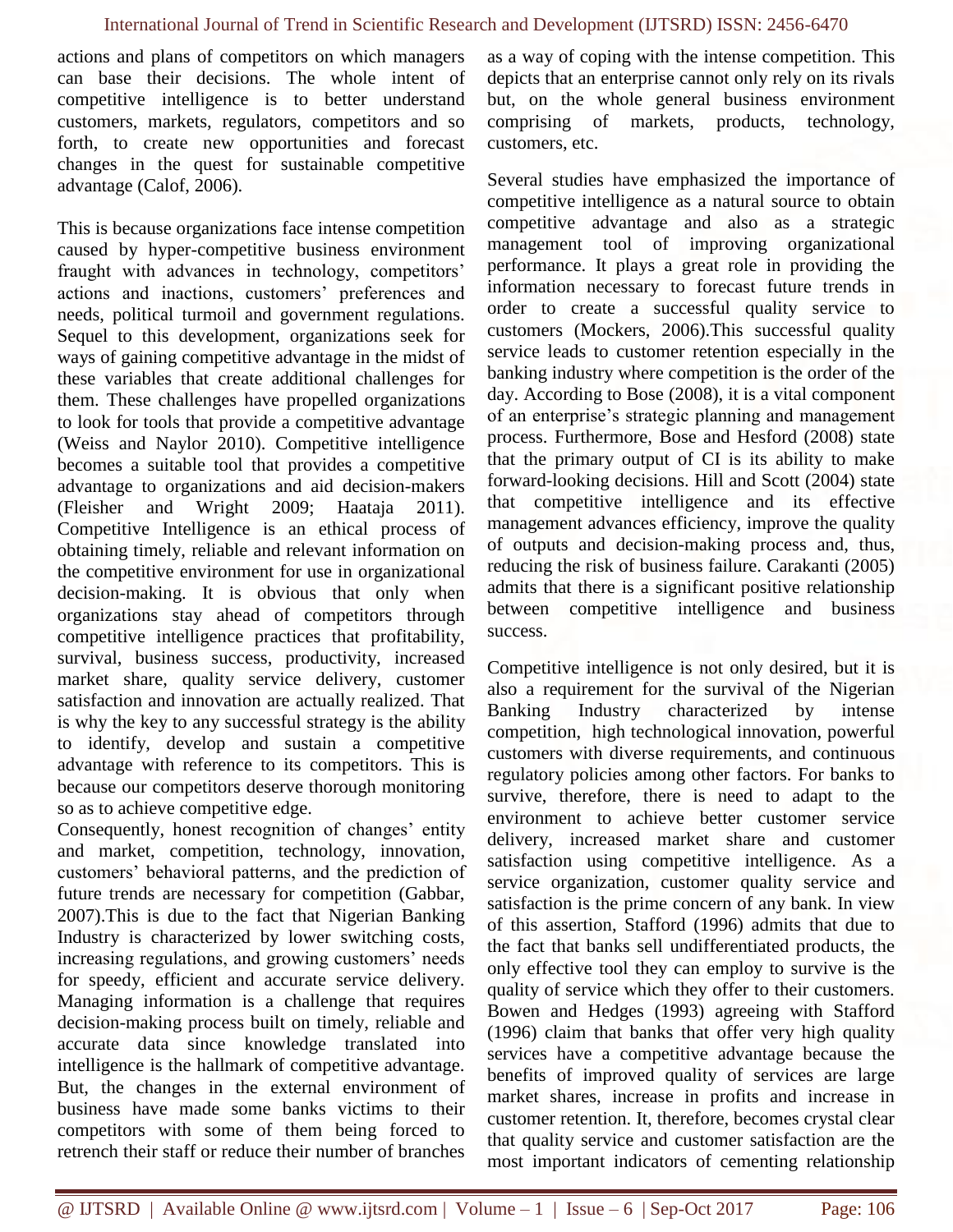between the organization and its customers. This is because, in today's business environment, the traditional passive role of the customer in market transactions has shifted towards a more active stance because of information availability, globalization, and access to diverse networks (Prahalad and Ramaswamy, 2004).With the internet, the customers can easily access, select, and compare information concerning the available offer of products and services. This scenario offers them greater opportunity for choice-making, making them less loyal to a particular financial institution, and more demanding of products and services that satisfy their specific needs and time schedules (Ehikhamenor, 2003). In addition, they spare no efforts in searching for high quality services (Strategic direction, 2007).

Therefore, providing prompt and efficient service delivery is necessary for banks not only to attract new customers but also to retain existing ones (Adewoye, 2013). In addition, customers' needs, choices, preferences and awareness have also changed rapidly. All of these changes have made it imperative for business organizations which include the Nigerian banking industry and their managers to begin to rethink new, better and more effective ways of doing business more profitably at a reduced cost. This calls, perhaps, for a thorough environmental scanning that can help foresee and control the negative effects of competition in the banking industry by the simple application of competitive intelligence. In the light of the foregoing, this study seeks to examine the influence of competitive intelligence on organizational performance in selected deposit money banks in South-East, Nigeria.

## **1.2 STATEMENT OF THE PROBLEM**

Competitive intelligence is not only desired, but it is also a requirement for the survival of the Nigerian Banking Industry characterized by intense competition, high technological innovation, lower switching costs, powerful customers with diverse requirements, and continuous regulatory policies among other factors. All organizations including the service industry are struggling to meet the tough and new competitive standards in speed, quality, efficiency and increased market share in order to become more competitive and flexible to meet customers' desired standard. This is because customers' needs, choices, preferences and awareness have also changed rapidly. But, the changes in the external environment of business have made some

banks victims to their competitors, with some of them being forced to retrench their staff or reduce their number of branches as a way of coping with the intense competition. Many organizations have focused their application of competitive intelligence on faulty information and assumption that tend to undermine quality products, efficient service delivery, competitive prices, market share, customers satisfaction and retention. Also, the invisibility of intelligence units in these banks is a major challenge confronting the banking industry. Intelligence units ought to be highly visible components of corporate organizations as these units are visualized as essential in practice. It is obvious that many established enterprises traditionally place the CI unit under other functions such as marketing and sales thereby limiting its scope to a narrow functional focus.

Apart from invisibility of intelligence structure, there is paucity of study on how various components of competitive intelligence influence the numerous indicators of performance such as productivity, market share, innovation, quality service delivery, customer satisfaction and business success.

But, without a proper intelligence structure in organizations, it is difficult to develop competitive intelligence unit thereby creating room for faulty information to be generated which will mar effective and efficient decision-making process of the organization. This is because organizations rely more on information and knowledge since sustained growth and competitive authority are derived from knowledge.

## **1.3 OBJECTIVES OF THE STUDY**

The broad objective of this research is to determine the effect of competitive intelligence on organizational performance in selected deposit money banks in South-East, Nigeria.

Specifically, the study sought to:

- i. Ascertain the influence of competitor intelligence on market share in deposit money banks in South East, Nigeria.
- ii. Assess the effect of customer intelligence on quality service delivery in deposit money banks in South East, Nigeria.

## **1.4 Research Questions**

The following research questions were posed to address the study hypotheses: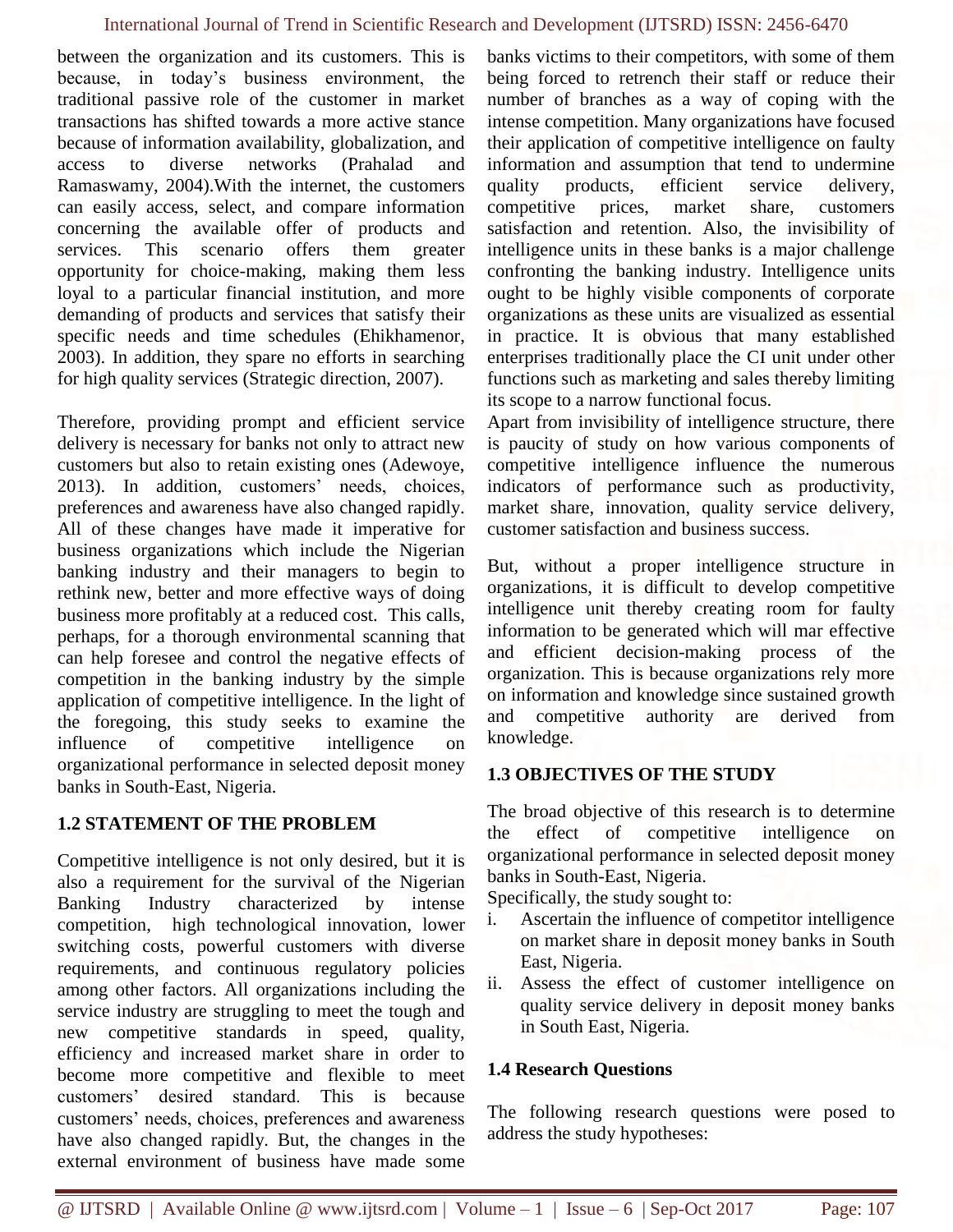- i. What is the influence of competitor intelligence on market share in deposit money banks in South East, Nigeria?
- ii. What is the effect of customer intelligence on quality service delivery in deposit money banks in South East, Nigeria?

#### **1.5 Research Hypotheses**

In order to resolve the problems and actualize the aims of this study, hypotheses are articulated which are subjected to test. The hypotheses are:

- i. Competitor intelligence has a significant influence on market share in deposit money banks in South East, Nigeria.
- ii. Customer intelligence has a significant effect on quality service delivery in deposit money banks in South East, Nigeria.



## **1.5 Significance of the Study**

This research will be of tremendous benefit to organizations, mangers, employees, stakeholders, seasoned scholars, business practitioners, policy makers, government and most importantly, the general public at large. This is because we are in an era of intense competition where survival, to a large extent, hinges on the availability of timely and relevant information in order to remain competitive in the hyper-technology sophisticated competitive environment. However, the central hub of competitive intelligence is to improve decision-making process since it is only effective decisions that can lead to gaining competitive advantage, which enable myriads of organizations, most specifically, the service industry like the banking sectors to remain competitive in ever-dynamic business environment. These aforementioned organizations/persons will benefit in the following ways:

Managers, employees and stakeholders in the banking industry will get to understand the crucial role that competitive intelligence plays whenever it is applied in decision-making. Moreover, the various processes of competitive intelligence x-rayed in this work will be an eye-opener to people as such will provide timely and relevant information that will enable them to outwit their competitors from the external business environment. It will also help managers to maximize opportunities inherent in both internal and external business environment, as well as, minimize threats accruing from the environment.

## **1.7 Scope of the Study**

This study hinges on competitive intelligence and organizational performance in selected deposit money banks in south-East, Nigeria. The work laid emphasis on two key components of competitive intelligence that influence various aspects of the organization-Competitor intelligence and customer intelligence. The organizational performance variables include market share and quality service delivery. The geographical scope of this work is South-East consisting of Enugu, Anambra, Imo, Ebonyi and Abia State. The ten deposit money banks selected for this research include Zenith Bank, Diamond Bank, Guarantee Trust Bank, First Bank Plc, Access Bank, First City Monument Bank, Fidelity Bank, United Bank for Africa, Stanbic Bank Plc and Sterling Bank.

## **2.1 CONCEPTUAL FRAMEWORK**

## **2.1.1 Meaning of Competitive Intelligence**

De Pelsmacker, Muller, Viviers, Saayman, Cuyvers, and Jegers (2005) stipulate that competitive intelligence is actionable recommendations arising from a systematic process involving planning, organizing, assessing and disseminating information on the competitive environment for opportunities, or developments that have the potential to affect an organization's competitive situation. Calof and Skinner's (1999) view is closely related; they state that "at its most basic description, intelligence is processed information. They articulate competitive intelligence as actionable recommendations arising from a systematic process involving planning, gathering, analyzing and disseminating information on the competitive environment for opportunities, or developments that have the potential to influence an organization's competitive situation. It is also defined as "actionable information about the external business environment that could influence a company's competitive position (Ashton and Kalvans, 1997). CI is conceptualized as "the conversion of raw information relating to competitive environment into intelligence to support business decisions" (Hughes, 2005).This implies that competitive intelligence enhances decision-making in organizations. Competitive intelligence focuses predominantly on qualitative research based on a well-developed process and relying also on a human source network" (Fouche, 2006). These definitions showcased CI to be a tool that transforms information into actionable intelligence that, if used in strategic decision-making,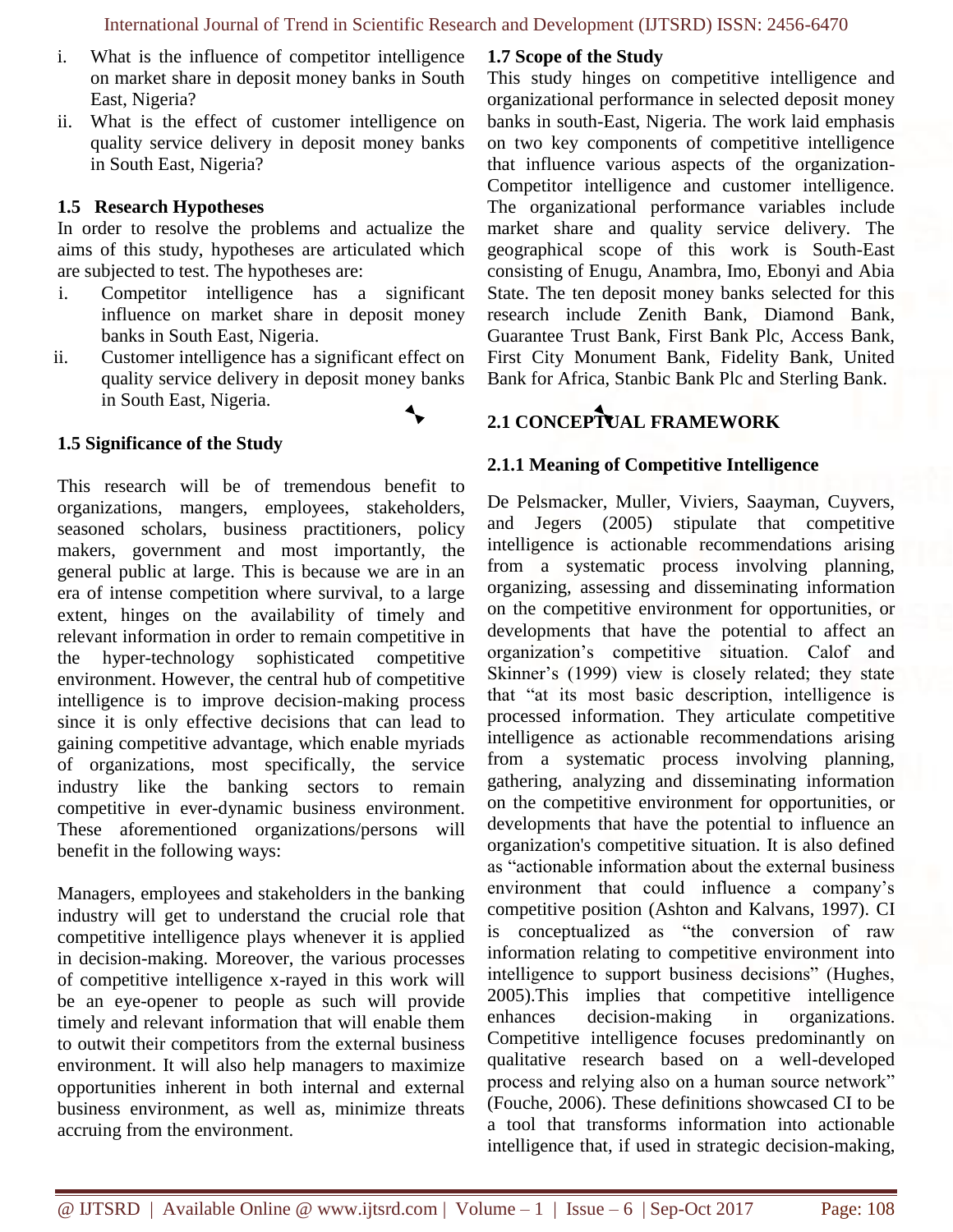could enhance an organization's competitiveness. In line with the above definitions, Dutoit (2013) defines CI as an ongoing, systematic evaluation of the external environment for opportunities, threats and developments that could have an effect on the organization and influences proactive decisionmaking. CI is the process of developing actionable foresight regarding competitive dynamics and nonmarket forces that can be used to step up competitive advantage. CI is concerned with the techniques used to select and filter information from a variety of sources, to interpret and analyze it, to communicate it to the right people and to use it effectively (Xu, Liao, Li and Song, 2011). Competitive dynamics is visualized as the origin of an enterprise industry and the actions and inactions of rivals, suppliers, customers, alliance partners and potential competitors (Shih, Liu. and Hsu, 2010). Non-market forces such as government regulation, laws, tariffs and the culture of a country impact competitive dynamics but are not suppliers of products or services to the industry (Prescot, 1999). CI uses legally and ethically public sources to assess the strengths and weaknesses of a company's competitors.

Competitive intelligence (CI) is a process of gathering usable knowledge about the external business environment. It hinges on transforming competitive information into the intelligence needed for tactical or strategic decisions linking to the business environment. Therefore, CI is all about 'managing the whole competitive arena (Fleisher and Bensoussan, 2003). Every organization needs to know its own competitors, and then should be able to analyze and use the information in the decision-making process. In order to acquire this knowledge about competitors, many firms have resolved to invest in CI, the legal and ethical collection, evaluation, and distribution of information regarding the external environment and the abilities, vulnerabilities, and intentions of business competitors. One of the main interests of CI is to combat blind spots that lead to misconceptions about how markets operate, what rivals are doing, what customers desire (Gilad, Gordon and Sudit 1993; Gilad ; 1994 ).

Competitive Intelligence (CI) is the process by which organizations gather and use information about products, customers, and competitors, for their short and long term strategic planning (Ettorre, 1995). It is visualized as an important source of information for business planning and other activities because it provides information about present and future behavior of competitors and the general business environment (Vedder and Guynes, 2002). CI means a systematic process initiated by organizations in order to gather and analyze information about competitors and the general socio-political and economic environment of the firm (Colakoglu, 2011). It is conceptualized as a process of monitoring the competitive environment, with the whole purpose of providing actionable intelligence that will provide a competitive edge to the organization (Kahaner, 1998). Fleisher (2001) prefers to consider the process of CI in which organizations capture information on competitors and their environment and applies it in their decision making process and planning with the purpose of improving the performance of the business.

For the purpose of this study, the researcher states that CI is the legal and ethical gathering of information from both the internal and external environment in order to ensure that all the timely, reliable and relevant information necessary for effective decision-making which leads to the actualization of the goals of the organization are generated. The investigator included internal information residing within the organization because absence of it is a crack as far as decision-making is concerned. The import of this statement is that proper understanding of the external environment can be achieved only when external information is carefully structured and combined with the internal know-how of the organization.

#### **2.1.2 Key Components of Competitive Intelligence**

## **2.1.3 Competitor Intelligence**

Competitor intelligence, as part of the environmental scanning, initially introduced by Porter (1980), is commonly conceived as imperative for decision making processes (Bromwich, 1990; Chen, 1996; Webster and Wind, 1972). Nevertheless, literature unveils that the importance of competitive intelligence for an effective and efficient decision making and for competitive actions is often overlooked (Chen, 1996). 'Competitor intelligence is defined by Lindon (1990) as the activities organizations employ to determine and understand their competitors, their strengths and weaknesses, and at the time, anticipate their actions and inactions.

Successful companies often monitor their direct competitors and are aware of their actions and inactions, successes and failures in order to remain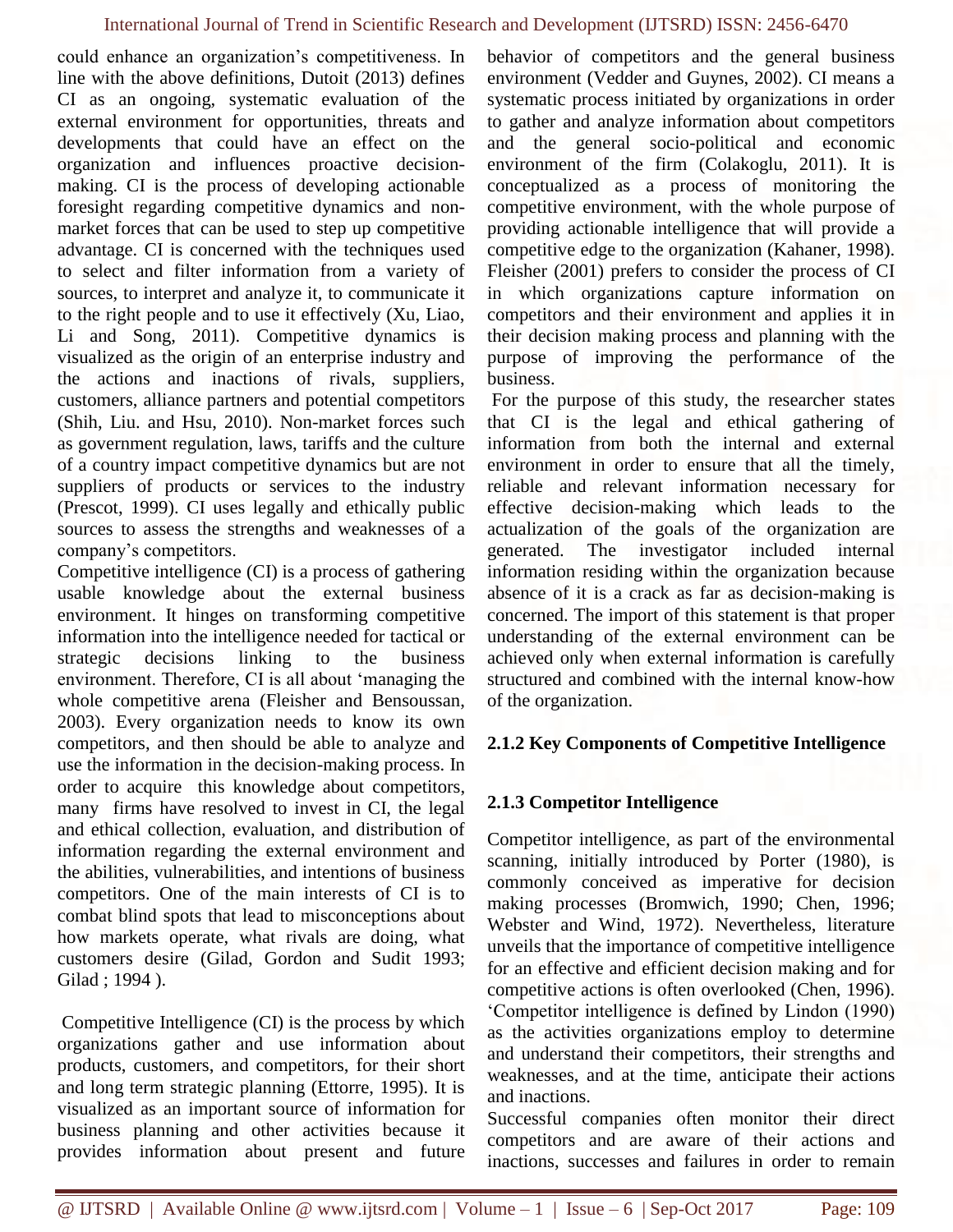competitive in the environment. This competitor analysis helps create a detailed image of the competitive environment assessing organizations' competitive positions and relationships with competing firms (Chen, 1996). Therefore, competitor intelligence is gathered, which has the objective 'to develop a profile of the nature and success of likely strategy changes each competitor might make, each competitor's probable response to the range of feasible strategic moves other firms could initiate and each competitor's probable reaction to the array of industry changes and broader environmental shifts that might occur' (Porter, 1980). It is explicit that today's business environment is fraught with competitors. Organizations struggle to achieve competitive edge over other organizations either in the same line of business or similar businesses. This enables them to enhance their competitiveness in their various domains. Choo (2000) states that competitor intelligence primarily focuses on information about competitors. This competitor information helps to anticipate competitive actions and inactions. He remarks that extensive analysis of the environment where the information is going to be used is needed in order to identify information needs well enough. He says it is valuable to know what is required because it is a waste of time and resources to gather and analyze information that decision-makers want but an organization does not need for success. This is because the information sources available are numerous and rapt attention must be paid to their selection and use. The information generated should be supplied through suitable and value-adding information products and services in order that the gap between the information required and collected decreases. Business information needs can be categorized into external and internal information (Uusi-Rauva, 1994). Internal information comprises an organization's specific information relating to production and sales figures and know-how of employees whereas external information comprises information on business environment, technological advances, competitors, partners, and customer. Choo (2002) divides information sources into two types: external information consists of published materials such as newspaper and journal content, whereas internal information includes internally generated material reports. He reminds us that information sources should be monitored and evaluated in order to avoid the risk of saturating the system with them. Still speaking, stresses an employee as the most valuable source of information but they are seldom taken into

account in planning information gathering. Human resources generate information from diverse sources by using senses and interacting socially and therefore can interpret, summarize, and communicate information more effectively and efficiently than any other information system. Finally, Competitor intelligence focuses on competitors, their capabilities, abilities, current activities, plans, and intentions. However, the evolvement of competitive strategy over time is presented by considering the structural changes of competitors, replacement of new product and launching to the industry; it is based on issues like; pricing policies, alternative product and improvement policies of rivals (Gabber, 2007). In other words, the competitors' intelligence is an activity that the organization performs to determine and understand the competitors' activity, abilities, and weaknesses so that it can predict the future performance of the rivals (McGonagle and Vella, 2000.

#### **2.1.4 Customer Intelligence**

This examines the market, the buying behavior and profitability of customers and products. However, the view of customer intelligence is not so broad or general; it includes information about individuals. Collin(1997) defines customer intelligence as ''knowledge of customer's organization, requirements, purchase activities, strategies and plans as it relates to the products or services offered by an industry and to particular purchase decisions. In the opinion of Davis (2003), customer intelligence aims to measure the profitability of customers, products, services and advertisement. This intelligence pictures the present and future needs of customers as well as the newly creative opportunities in the market distribution and shows the major changes that occur in the marketing and distribution processes. In this intelligence, we mainly analyze and compile the information of customers, suppliers, buyers, and distributors (Gabber, 2007). The customer intelligence is a function of values of both customers and stockholders that among financial powers plays a crucial role in the strategic environments. In other words, the customer intelligence implies to the present and potential customers exchanges, characteristics and their private information along with the knowledge and information exchange and growing tendencies of the target society (Cavalcanti, 2005).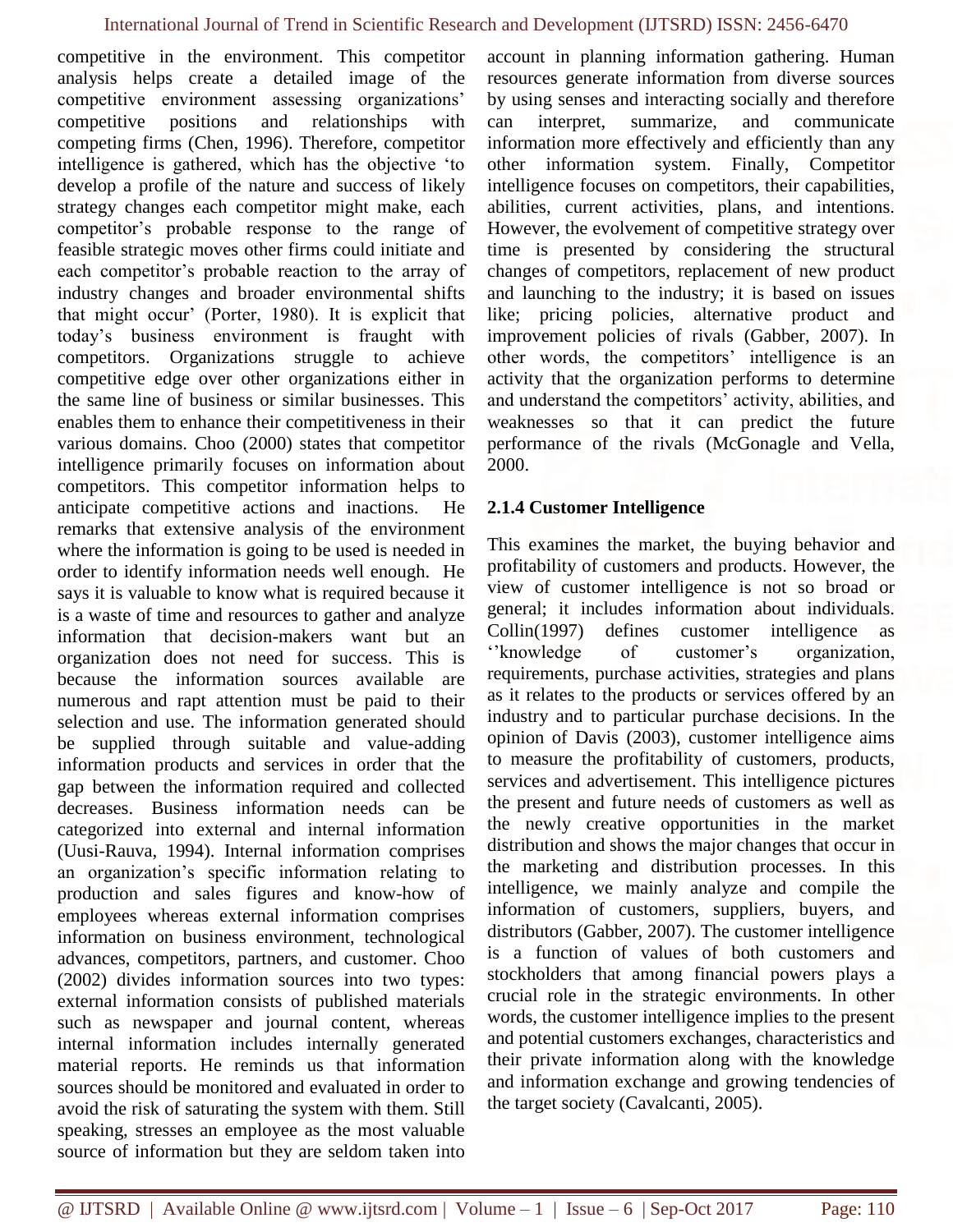#### **2.1.5 Competitive Intelligence and Organizational Performance**

Several studies have been carried out to establish the relevance of competitive intelligence and its link with some indicators of performance in organizations (Kenneth Wanjau 2012; Cartwright *et al.* 1995; Kenneth Wanjau 2012; Yaya, Japheth, A;.Chonna Andy Umunna and Osisanwo, Tope 2014). Competitive intelligence is perceived as playing a crucial role in the drive for competitiveness and organizational performance. This notion was conceived because intelligence supports a competitive advantage and better organizational performance by permitting better business planning; new product development, business success, quality service delivery, customer satisfaction, innovation, increased productivity and improved market share (Daft et al, 1988; DeWitt et al, 1997; Gordon et al, 1989; Porter, 1980). By analyzing the capabilities, vulnerabilities, intentions, actions and moves of the competitors, Competitive intelligence allows banking industry to anticipate market developments proactively and take immediate action. This enables them to remain competitive in a hyper and technology-driven competitive environment by improving its strategic decisions (long-term) and, thus, leading to better performance against its competitors (Bose, 2007) and to create a defensible position over its competitors (Porter, 1985; Cardy and Selvarajan, 2006). Competitive intelligence activities provide actionable intelligence information which organizations utilizes in making effective decisions which, in turn, skyrockets productivity, innovation, quality service delivery, market share, and competitive advantage especially in service industries. All these variables are perceived as some measures of performance in banking sectors.

The correlation between information technology and firm performance has been established (Evangelia and Michalis, 2006; Karima, 2006; Oghojafor, Aduloju and Olowokudejo, 2011). In the studies conducted by (Duh, Chow and Chen, 2006; Neirotti and Paolucci, 2007), it was discovered that information technology affects business performance directly or indirectly. Several studies suggest that information technology capabilities provide a ground for gaining competitive advantage and enhancing organizational performance (Santhanam and Hartono, 2003; Bhatt & Grover, 2005). It is observed that information technology capabilities improve service reliability, reduce transaction errors, and increase consistency in performance, improve effectiveness and efficiency in banking industry (Fayol et al, 2000). According to Kozak and Kowalski (2005) in Mgbemena (2015) explained that banking services such as electronic payments, loan deposit or securities have become largely dependent on ICT and this has increasingly improved bank performance in terms of profitability and customer retention. Moreover, the performance of the banking sector is measured not only by the number and variety of services provided but also by speed, accuracy, efficiency and safety with which products / services are provided through the auspices of competitive intelligence process. Technology is important in providing faster and more efficient services to customers through the simple application of its intelligence. The developments in the application of new technologies ICT systems to banking has been beneficial in terms of services provided through ATMs, diversification of products and entry into a new markets (Alabar and Agema, 2014). Peppard and Ward (2004), in their opinions mention that IT alone cannot be a source of competitive advantage but opine that if banking sectors can utilize IT capability embedded in their organization which are tacit(inherent), they will be able to outshine their competitors. Also, for banks to remain competitive, compliance with the emerging technological needs become imperative in the dynamic competitive environment.

Nevertheless, the globalization in conjunction with liberalization of markets coupled with increase in consumer demands (tastes and preference) in terms of new products, better service delivery has actually triggered the application of the concept of competitive intelligence in organizations. This intelligence process has really helped to sieve all information to determine their reliability, authenticity, relevance and import with respect to decision-making within the organization. Because of the drive for lower cost margins and greater efficiency, practically all organizations are scared of falling victims, hence the need to effectively integrate this ideal of competitive intelligence in order to maintain their competitive stance.

#### **2.2 THEORETICAL FRAMEWORK**

The work is anchored on knowledge based theory of the firm that support the idea of Competitive intelligence to provide organization with sustainable competitive advantage through utilization of internal and external resources, elicitation of timely and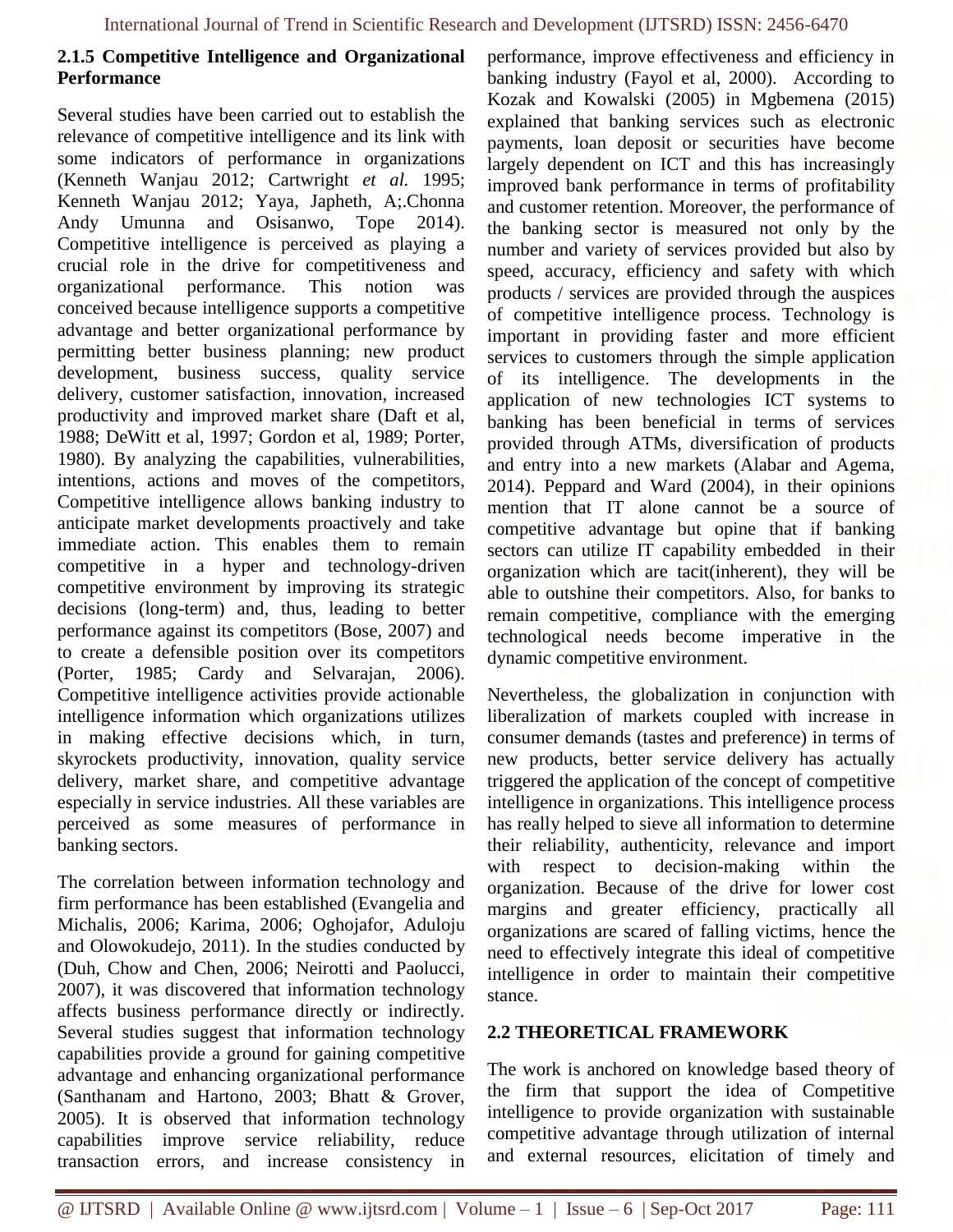relevant information (Santos and Correia, 2010). The knowledge based theory was propounded by Grant (1996). The basic principle of this theory is that knowledge is the most essential resource that organizations have, as it is context bound, difficult to copy and, thus a source of sustainable competitive advantage. This applies well to the competitive knowledge of the employees that enable them to outperform their competitors. This is because it is interpreted in the organization's context, and the organization has the best and possibly sole access to it, if it is hidden from the competitors. This knowledge about the competitors, customers, markets, products etc is obtained from the external business environment. That is why competitive intelligence which is the hallmark of this discourse hinges on developing understanding about the external competitive environment (Badre et al, 2006; Fleisher and Bensoussan, 2007) in order to gather all the timely, reliable and relevant information that aids effective decision-making. However, improving decision-making process is the major aim of competitive intelligence geared towards stepping up productivity, quality service delivery, customer satisfaction, innovation, efficiency, effectiveness, business success and market share within organizations. To buttress on this knowledge perspective, Mohmood Hemmatfar,Mahdi Salehi and Marziyeh Bayat (2010) sought to determine Competitive Advantages and Strategic Information Systems. The study stressed that knowledge management is a major element in a competitive environment. This is because information system has a vital role in business operation, financial and nonfinancial aspect, such as decision-making. Cost leadership, differentiation and innovation are perceived as key variables towards achieving a competitive advantage derived from organization's competitive knowledge. This theory remains relevant to this study because, as we all know; knowledge is power and the bedrock of success in any organization that will ever remain competitive in this global village. The import of this theory is that proper understanding of the external environment can be achieved only when external information is carefully structured and integrated with the internal resources of the organization which is knowledge.

#### **2.3 EMPIRICAL REVIEW**

Tshilidzi Eric Nenzhelele (2014) x-rayed Competitive Intelligence Location in Small and Medium-Sized Enterprises. The broad objective of the study is to establish the location of competitive intelligence within small and medium-sized enterprises in the City of Tshwane Metropolitan Municipality (CTMM) of Gauteng Province in South Africa. The CTMM is the largest municipality in South Africa. It is the capital city of South Africa and hosts the Union Buildings. Data were collected from one hundred SMEs from nine locations in the CTMM using a quota sample. A quota sample was undertaken due to time and financial constraints. Locations were sampled in order to cover both urban and rural areas of the CTMM. The sample consisted of 74% urban and 26% rural SMEs in the CTMM. Data were collected using a questionnaire.

The data collection process began by contacting SMEs whose contact details were available. SMEs were contacted either by email or by phone. This was done to find out if the SMEs were willing to participate in the survey. For the SMEs that had access to e-mail, the questionnaire was sent to them via e-mail. For the SMEs without e-mail access or any other means of contact; the questionnaires were printed and hand delivered to them. To establish SMEs' practice and awareness of CI, a five-point Likert scale ranging from "Strongly Disagree" to "Strongly Agree" was used. The research established that the majority of these SMEs locate their CI in the marketing department. This is because most of these SMEs indicated that their CI is located either in marketing research or marketing department.

Fatemeh Hadi1,*Ardabil, Iran.*Habib Ebrahimpour (2014**)** investigated the relationship between technology intelligence and business performance in industrial city of Ardabil. In this study the effect of technology intelligence on business performance was examined. The statistical population of this research study involved the companies of industrial city of Ardabil. This study was based on the data collected from a sample of the managers and engineers in the late 2012 and early 2013. The data required for evaluation was gathered through questionnaires and analyzed by SPSS. The results showed a significant relationship between technology intelligence and four aspects of business performance.

Sheila Wright (2011) focused on critical evaluation of competitive intelligence and insight management practice. She highlighted her contributions to the field of Competitive Intelligence & Insight Management (CI&IM) made through ten articles published between 2002 and 2010. The research projects that involved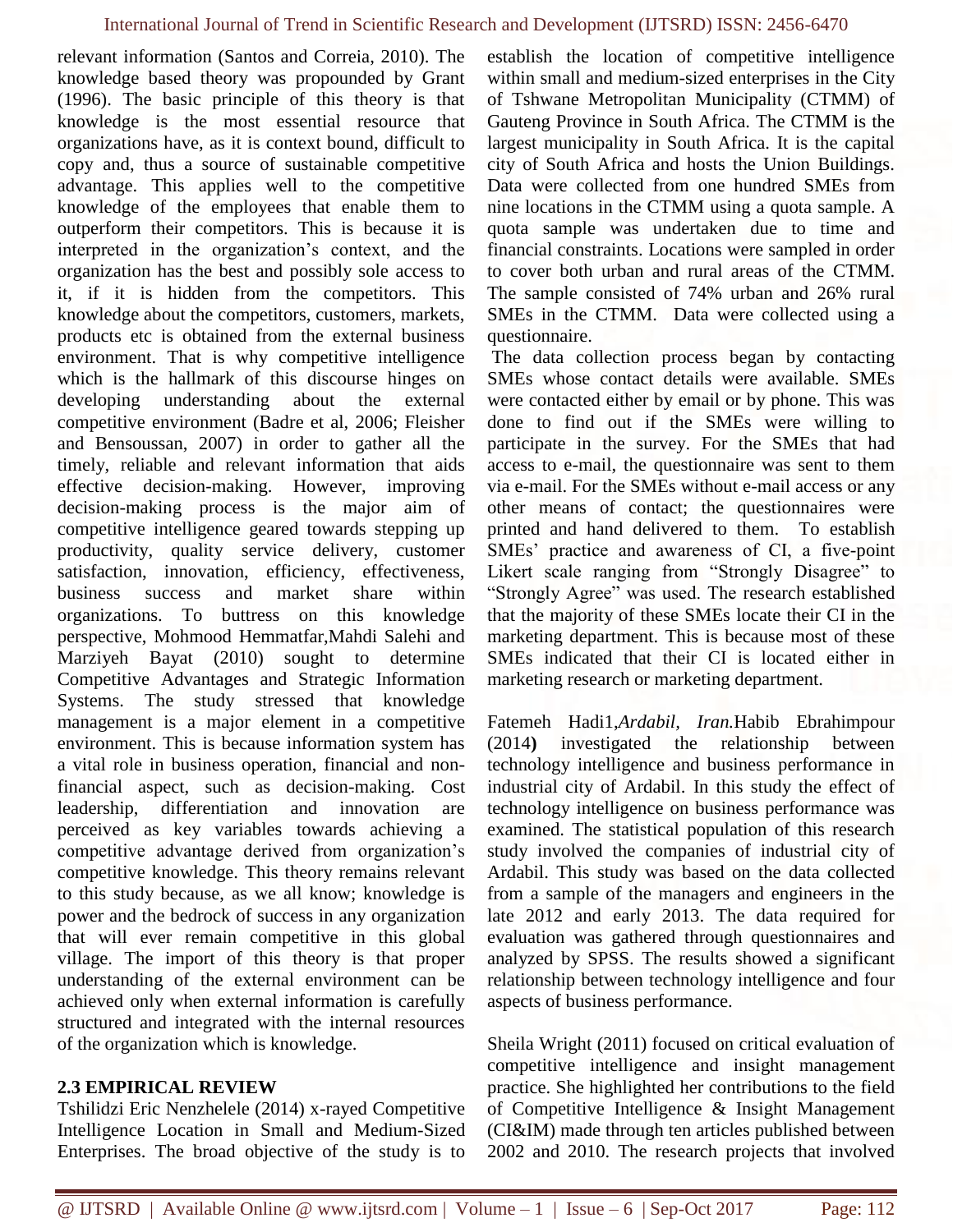the collection of primary data were carried out within a qualitative research methodology using a semistructured interview or case study method. The evidence suggested that the overriding influences on successful CI activity were the existence of a management style, culture and structure which encouraged trust, facilitated communication and encouraged the easy flow of information. The concluding utopian situation for firms wishing to undertake CI & IM activity was postulated as one which displayed the connected behaviour of strategic attitude, hunter gathering, strategic user, designated location.

Kenneth Wanjau (2012) sought to investigate competitive intelligence practices of banks in Kenya with a specific focus on Equity bank. According to him, the process of collecting, storing and analyzing information about the competitive arena results in the actionable output of intelligence ascertained by the needs prescribed by an organization. Also, the relevance of monitoring, understanding and responding to competitors has long been recognized as a significant aspect of marketing activity, yet analysis of the competitive environment seems often to be subordinated as greater emphasis is placed on understanding customers and consumers. The study employed a case study design. The target population of this study was staff working at Equity in Nairobi including top management, middle level management and low level management, of 60 was selected for the study. The study used a questionnaire to collect primary data. The data was analyzed using both qualitative and quantitative techniques. The study found that for greater profitability of banks in Kenya, the competitive intelligence practices that should be applied are mainly product differentiation strategies, market intelligence, technology intelligence and strategic alliance. All these strategic intelligence practices lead to greater profitability and also reduction in costs for the bank, with technology intelligence being the highest contributor.

Meryem and Fotios (2009) explored assessing bank performance with operational research and artificial intelligence techniques: A Survey. This paper presents a comprehensive review of 179 studies which employ operational research and Artificial Intelligence techniques in the assessment of bank performance. The investigators first discussed numerous applications of data envelopment analysis which is the most widely applied O.R. technique in the field. They

also did in-depth discussion concerning applications of other techniques such as neural networks, support vector machines, and multi-criteria decision aid that have also been used in recent years, in bank failure prediction studies and the assessment of bank creditworthiness and underperformance. Also, main topics of interest such as the relationship between ownership and efficiency, stock returns and efficiency, the determinants of efficiency, the efficiency of bank branches, amongst others were extensively discussed. Three of the main conclusions are that: (i) profit efficiency and capacity efficiency have received quite limited attention in DEA studies in banking (ii) most studies that use a two-stage DEA do not employ appropriate bootstrapping techniques, and their results may be biased (iii) there is much diversity among studies with respect to the selection of input and outputs.

Yaya, Japheth;.Chonna, Andy, Umunna and Osisanwo, Tope (2014) researched on Competitive intelligence as a tool for effective job performance in academic library established in the Universities, Polytechnics, Colleges of Education and other tertiary institutions in Nigeria **It** employs descriptive research method to explain the application of competitive intelligence to the services rendered by academic library in any institution of higher learning. At present, libraries and information centers are continually developing innovative and creative services to keep pace with the fast changing society. ICT developments, particularly those providing easy access to information on the web, have considerably increased the expectations of library users, who expect the same speed, breadth, and comprehensiveness in information services provided by libraries. Hence, there is an urgent need for the introduction of competitive intelligence into the library and information science profession so as to enrich the services provided to our clients. The paper also discuss some services provided by the academic libraries and highlights how competitive intelligence could be applied to some basic tasks performed by the librarians in order to align with the current trends in the profession. The paper concludes by calling on Library and Information Science (LIS) professionals to identify and use a variety of non-traditional information sources such as competitive intelligence that would enable the academic library to edge out its competitors and make library users to develop renew interest in the services provided by the library in meeting their information needs.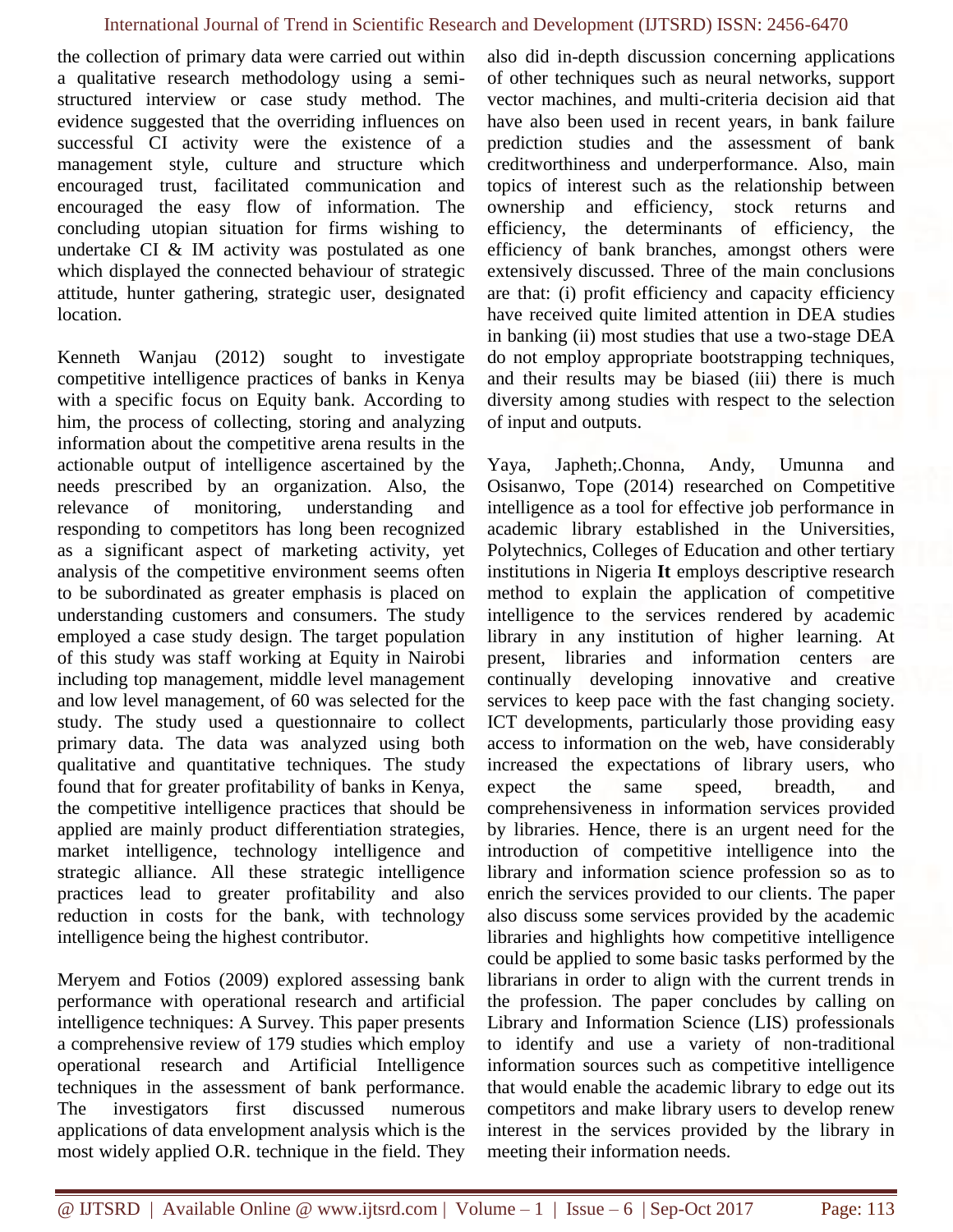#### **3.1 Research Design**

This study employed survey research design whose main aim is to gather detailed and factual information that describes an existing phenomenon. A survey is a series of self-report measures administered either through an interview or a structured questionnaire. The justification for the adoption of Survey is that it hinges on description of a phenomenon and involves questioning individuals on topics and then describing their responses (Jackson, 2011).It involves gathering of opinions and information from respondents which addresses the research objectives and research questions. Also, the collection of primary data involves survey or inquiry of one or the other. A survey is used to scan a wide field of issues, in order to measure or describe any generalized features. The dominant methods of the survey designs are the administration of copies of questionnaire and interviews.

#### **3.2 Sources of Data**

Data for this study were generated from both primary and secondary sources.

**3.2.1 Primary Sources of Data**: Are perceived as first-hand information generated to solve specific problems. They are data collected specifically for a purpose. They are usually collected from the field under the control and supervision of an investigator. Primary sources include interview, questionnaire and observations.

**3.2.2 Secondary Sources of Data:** Are existing data that have been collected by other researchers for other purposes but which are essential to the current research. Secondary data also refers to data that is used for a purpose other than for which it was originally generated. It may be descriptive or explanatory (Saunders, Lewis, & Thornhill 2007), raw (unprocessed) or summarized. Secondary data for the research was collected by reviewing textbooks, journals, articles, magazines, publication and relevant documented materials from the organizations of study.

#### **3.3 Population of the Study**

The target population of the study comprises both junior and senior staff of the ten selected banks in South- East Region of Nigeria. The population status is 16,265. These banks include Zenith Bank, Diamond Bank, Guarantee Trust Bank, First Bank plc, Access Bank, Fidelity Bank, First City Monument Bank, United Bank for Africa, Stanbic Bank Plc, and Sterling Bank. The first three were rated top Nigerian Banks by Customer Satisfaction Index Rating in terms of customer care, convenience and transaction methods/systems (KPMG, 2014) while the remaining seven banks were selected based on their competitive nature in the banking industry in Nigeria. The statistical information concerning the selected banks is given below:

|              | Table 3.1 Breakdown of the Population |  |  |
|--------------|---------------------------------------|--|--|
| Distribution |                                       |  |  |

| S/N            | <b>Selected</b><br><b>Banks</b>          | <b>Junior</b><br><b>Staff</b> | <b>Senior</b><br><b>Staff</b> | <b>Total</b> |
|----------------|------------------------------------------|-------------------------------|-------------------------------|--------------|
| $\mathbf{1}$   | Zenith Bank                              | 720                           | 850                           | 1570         |
| $\overline{2}$ | Diamond<br><b>Bank</b>                   | 525                           | 920                           | 1445         |
| 3              | Guarantee<br><b>Trust Bank</b>           | 580                           | 740                           | 1320         |
| $\overline{4}$ | First Bank Ng<br>Plc                     | 840                           | 1000                          | 1840         |
| 5              | <b>Access Bank</b>                       | 525                           | 745                           | 1270         |
| 6              | <b>Fidelity Bank</b>                     | 600                           | 750                           | 1350         |
| $\overline{7}$ | City<br>First<br>Monument<br><b>Bank</b> | 960                           | 1050                          | 2010         |
| 8              | United Bank<br>for Africa                | 930                           | 1050                          | 1980         |
| 9              | Stanbic IBCT<br><b>Bank PLC</b>          | 740                           | 970                           | 1710         |
| 10             | <b>Sterling Bank</b>                     | 850                           | 920                           | 1770         |
| <b>Total</b>   |                                          | 7270                          | 8995                          | 16,265       |

**Source**: Human Resource Department (2015).

#### **3.4 Pilot Survey**

A pilot survey was conducted in which one hundred (100) copies of the questionnaire were randomly distributed to some staff of the selected banks in South-East Nigeria. The pilot survey was used to determine the sample size. Ninety(90) out of the hundred(100) respondents returned representing 0.90 positive rating while only ten(10) defaulted representing (0.10) negative response.

#### **3.5 Sample Size Determination and Sampling Technique**

Sampling represents the process of selecting a subset of observations from among many possible observations. It ensures that all the elements of the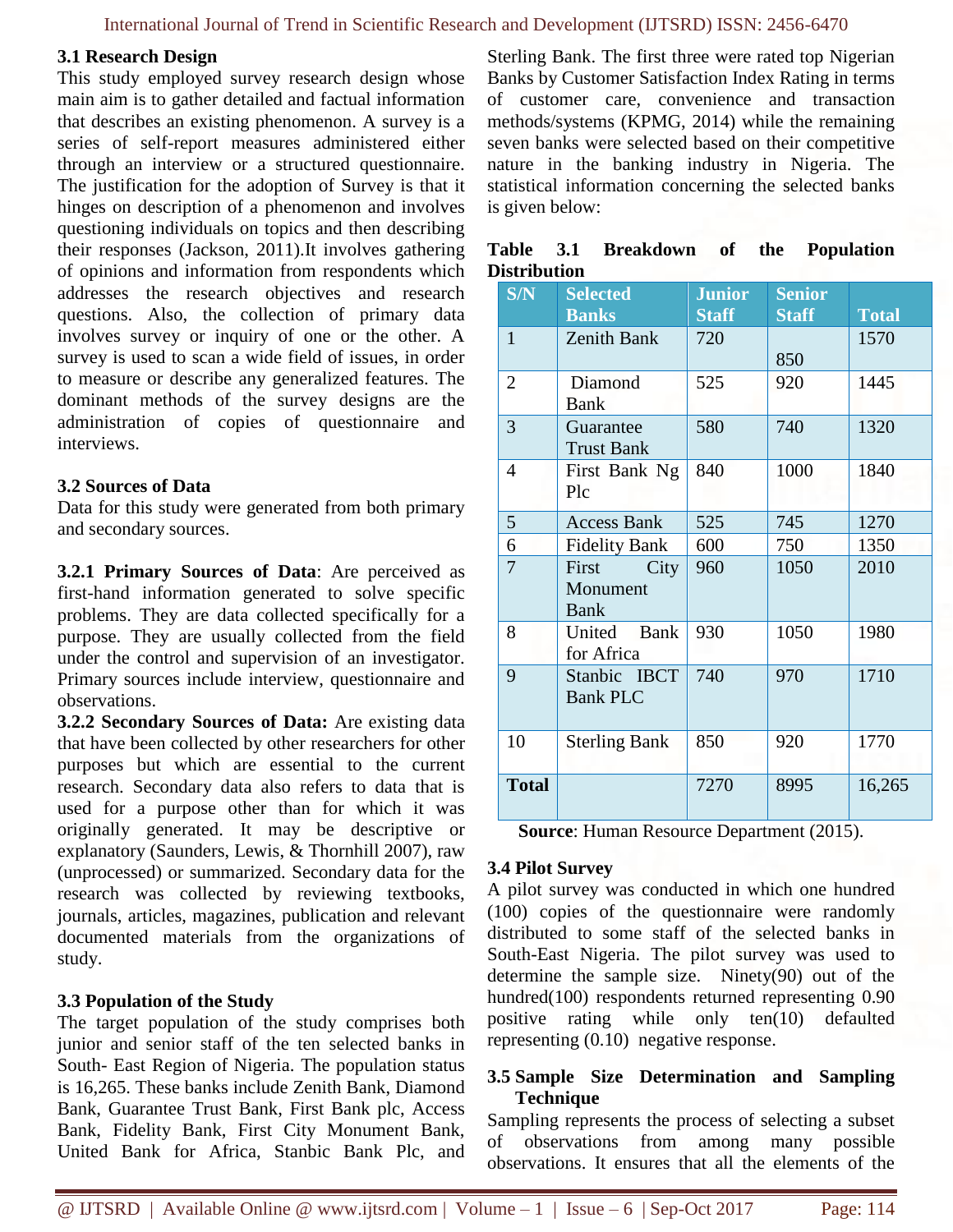population under study are fully represented. The accuracy of statistical inference relies heavily on the accuracy of sample and sampling technique. The Stratified Random Sampling was adopted in this study. The method was used because of the nature of the population. This research certified Cooper and Schinder (2006) criteria for adopting stratified random sampling technique which include: increased sample's statistical efficiency and adequacy of data for analyzing the various sub-population or strata. In addition, it was also utilized in this study to ensure that banks with different numerical strengths are well represented. The Freund and Williams's formula as cited by Agbadudu (2004) was adopted to determine the sample size for the study. The formula is given below:

$$
n = Z^2pq
$$

$$
e^2
$$

Where:

 $n =$ sample size

- $p =$  percentage of positive response
- q = percentage of negative response

 $e =$  margin of error

 $Z = level of confidence$ 

To generate the p and q values for the simple size formula, the result of our pilot study was employed.

$$
90 = 0.90. \quad p = 0.90
$$

$$
10 = 0.10. \quad q = 0.10
$$

At  $e = 0.05$  (margin of error),  $Z = 1.96$ . Thus, we have

$$
\eta = (1.960)^{2} (0.90) (0.10)
$$
  
(0.025)<sup>2</sup>  

$$
\eta = 553
$$
  

$$
\eta = 553
$$

### **Table 3.2 below shows the proportional stratification and allocation of the sample 553 to senior and junior staff of the selected banks.**

| S/N            | <b>Selected</b>                       | <b>Junior</b>      | <b>Senior</b>      | <b>Sample</b> |
|----------------|---------------------------------------|--------------------|--------------------|---------------|
|                | <b>Banks</b>                          | <b>Staff</b>       | <b>Staff</b>       | size          |
|                | Zenith<br>Bank                        | 553x720/16,265=24  | 553x850/16,265=29  | 53            |
| $\mathbf{1}$   | NigPlc                                |                    |                    |               |
| $\overline{2}$ | Diamond Bank plc                      | 553 x525/16,265=24 | 553x920/16,265=31  | 55            |
| 3              | Trust<br>Guarantee<br><b>Bank</b>     | 553x580/16,265=20  | 553x740/16,265=25  | 45            |
| $\overline{4}$ | First Bank plc                        | 553x840/16265=29   | 553x1000/16,265=34 | 63            |
| $\mathfrak{S}$ | <b>Access Bank</b>                    | 553x525/16265=18   | 553x745/16,265=25  | 43            |
| 6              | Fidelity                              | 553x600/16,265=22  | 553x750/16,265=25  | 47            |
| $\overline{7}$ | City<br>First<br><b>Monument Bank</b> | 553x960/16,265=34  | 553x1050/16265=37  | 71            |
| 8              | Bank for<br>United<br>Africa          | 553x760/16265=25   | 553x890/16265=30   | 55            |
| 9              | Stanbic<br><b>Bank</b><br><b>IBCT</b> | 553x740/16265=26   | 553x970/16265=33   | 59            |
| 10             | <b>Sterling Bank</b>                  | 553x850/16265=29   | 553x920/16265=31   | 60            |
| <b>Total</b>   |                                       |                    |                    | 553           |

**Source**: Human Resource Department, 2015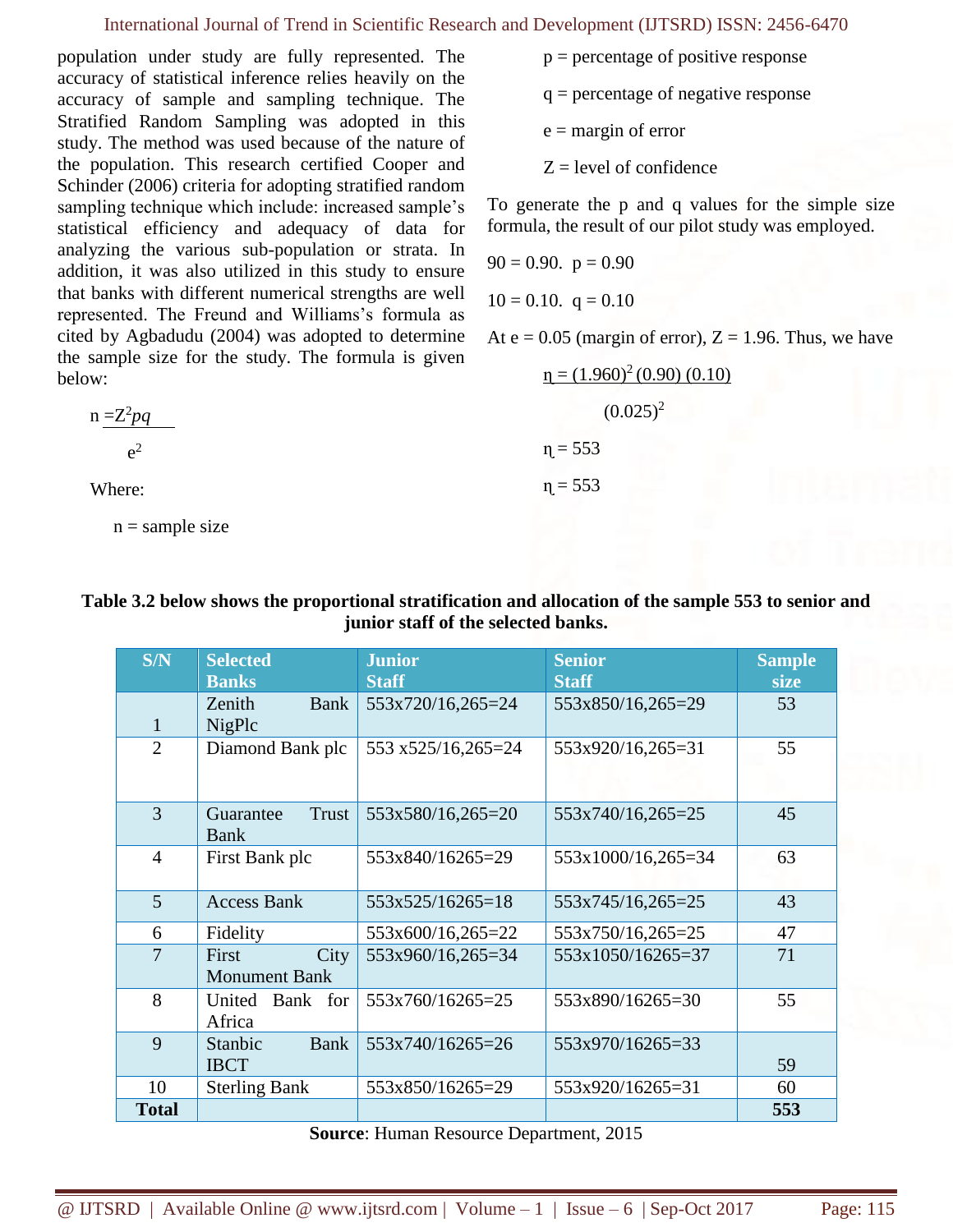Table 4.1 shows that 502 (91%) of the copies of the questionnaire distributed were returned while 51 (9%) were not returned and was not used.

| S/No           | <b>Statement</b>                                      | <b>SA</b> | $\mathbf{A}$ | N       | D    | <b>SD</b> | <b>Total</b> |
|----------------|-------------------------------------------------------|-----------|--------------|---------|------|-----------|--------------|
|                |                                                       | (9/0)     | $(\%)$       | $(\%)$  | (%)  | (%)       |              |
| $\mathbf{1}$   | Competitor information improves our efficiency and    | 434       | 62           | 5       |      |           | 502          |
|                | effectiveness                                         | 86.5%     | 12.4%        | 1.0%    | 0.2% |           |              |
| $\overline{2}$ | Understanding competitors strengths and weaknesses    | 273       | 222          | 6       |      |           | 502          |
|                | enhances our competitiveness                          | 54.4%     | 44.2%        | 0.8%    | 0.2% |           |              |
| 3              | We formulate new strategies to outperform our         | 330       | 164          |         | 4    | 3         | 502          |
|                | competitors in a competitive arena                    | 65.7%     | 32.7%        | $0.2\%$ | 0.80 | 0.60      |              |
| 4              | My organisation employs superior marketing strategy   | 337       | 158          | 4       |      | 2         | 502          |
|                | to improve quality by positioning her brand correctly | 67.13%    | 31.5%        | $0.8\%$ | 0.2% | 0.4       |              |
| $\overline{5}$ | organisation receives adequate<br>My<br>marketing     | 343       | 155          | 3       |      |           | 502          |
|                | information which steps up our volume of sales        | 68.3%     | 30.9%        | $0.6\%$ |      | 0.2%      |              |
| 6              | My organisation offers superior value to<br>meet      | 328       | 162          | 3       | 4    | 3         | 502          |
|                | customers' needs and preferences                      | 65.3%     | 32.3%        | $0.6\%$ | 0.8% | 0.6%      |              |
| $\sim$         | E: I A<br>(201)                                       |           |              |         |      |           |              |

| 4.2 | To ascertain the effect of competitor intelligence on market share in deposit money banks in |  |
|-----|----------------------------------------------------------------------------------------------|--|
|     | South-East, Nigeria.                                                                         |  |

**Source: Field Survey (2016)**

Item 1 of table 4. 2 Indicates that 434(86.5%) of the respondents strongly agreed with the Statement that competitor information improves our efficiency and effectiveness.  $62(12.4\%)$  agreed,  $5(1.0\%)$  were undecided,1(0.2%) disagree that competitor information improves our efficiency and effectiveness while none was recorded for strongly disagreed.

Item 2 of the table 4.2 states that understanding competitors' strengths and weaknesses enhances their competitiveness. 273(54.4%) strongly agreed with the statement,  $222(44.2%)$  agreed,  $6(0.8%)$  were undecided, 1(0.2%) disagreed that understanding competitors strengths and weaknesses enhances our competitiveness while none was recorded for strongly disagreed.

In item 3 of the table 4.2 330(65.7%) of the respondents strongly agreed that they formulate new strategies to outperform our competitors in a competitive arena position, 164(32.7%) agreed, 1(0.2%) were undecided, 4(0.80%) disagreed while 3(0.60%) strongly disagreed that they formulate new strategies to outperform our competitors in a competitive arena

In item 4 of the table 4.2 337(67.13%) of the respondents strongly agreed that organization employs superior marketing strategy to improve quality by positioning her brand correctly, 158 (31.5%) agreed, 4(0.8%) were undecided, 1(0.2%) disagreed while 2(0.4%) strongly disagreed that organization employs superior marketing strategy to improve quality by positioning her brand correctly

In item 5 of the table 4.2 343(68.3%) of the respondents strongly agreed that organization receives adequate marketing information which steps up our volume of sales, 155 (30.9%) agreed, 3(0.6%) were undecided, none was recorded for disagreed while 1(0.2%) strongly disagreed that organization receives adequate marketing information which steps up our volume of sales

In item 6 of the table 4.2 328(68.3%) of the respondents strongly agreed that organization offers superior value to meet customers' needs and preferences,162 (32.3%) agreed, 3(0.6%) were undecided, 4(0.8%) disagreed while 3(0.6%) strongly disagreed that organization offers superior value to meet customers' needs and preferences.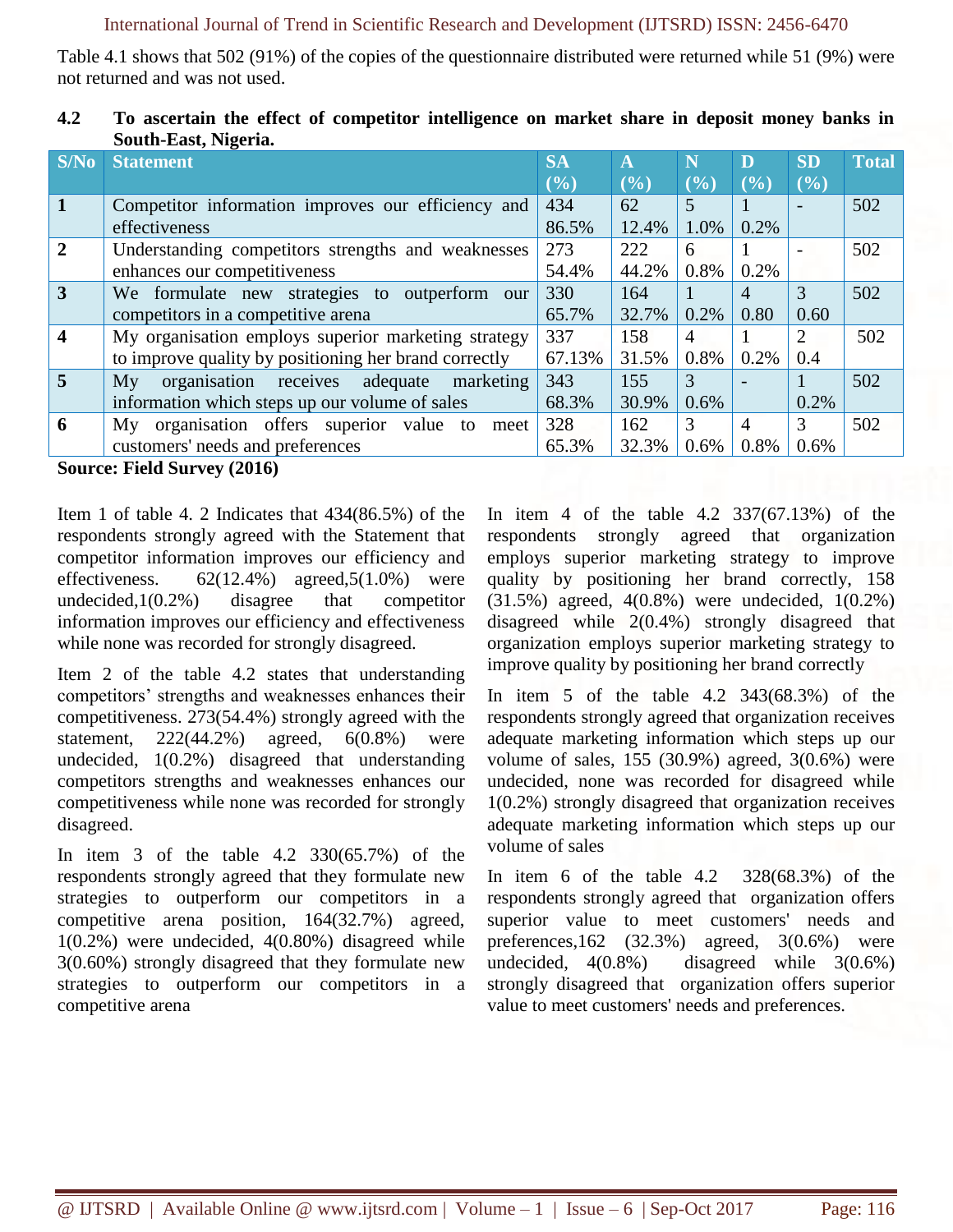|        | DUUUI-LASI, INEELIA.                                     |               |               |               |                |               |              |
|--------|----------------------------------------------------------|---------------|---------------|---------------|----------------|---------------|--------------|
| S/No   | <b>Statement</b>                                         | <b>SA</b>     | $\mathbf{A}$  | N             | D              | <b>SD</b>     | <b>Total</b> |
|        |                                                          | $\frac{0}{0}$ | $\frac{0}{0}$ | $\frac{0}{0}$ | $\frac{0}{0}$  | $\frac{0}{0}$ |              |
| 19     | I can understand and take advantage of how customers     | 460           | 32            | 6             | $\overline{2}$ | 2             |              |
|        | make purchasing decisions                                | 91.6%         | 6.4%          | 1.2%          | 0.4%           | 0.4%          | 502          |
| 20     | I am very responsive to my customers' needs              | 198           | 299           | 3             |                |               |              |
|        |                                                          | 39.4%         | 59.6%         | $0.6\%$       | 0.2%           | 0.2%          | 502          |
| 21     | I meet with my customers to discuss their current needs  | 364           | 128           | 5             |                | 4             |              |
|        | and assist them in identifying their intelligence        | 72.5%         | 25.5%         | 1.0%          | $0.2\%$        | $0.8\%$ -     | 502          |
|        | requirements                                             |               |               |               |                |               |              |
| 22     | We ensure service reliability and minimize transaction   | 298           | 194           | 6             | $\overline{2}$ | 2             | 502          |
|        | errors in our organization                               | 59.4%         | 38.6%         | 1.2%          | 0.4%           | 0.4%          |              |
| 23     | Improvement in service<br>quality<br>increases<br>our    | 284           | 210           | 3             |                | 4             | 502          |
|        | customers' patronage                                     | 56.6%         | 41.8%         | $0.6\%$       | $0.2\%$        | 0.8%          |              |
| 24     | Your organization offers good quality service that leads | 300           | 189           | 5             | 5              | 3             | 502          |
|        | to customer retention                                    | 59.8%         | 37.6%         | 1.0%          | 1.0%           | 0.6%          |              |
| $\sim$ |                                                          |               |               |               |                |               |              |

| 4.5 | To assess the effect of customer intelligence on quality service delivery in deposit money banks in |  |  |
|-----|-----------------------------------------------------------------------------------------------------|--|--|
|     | South-East, Nigeria.                                                                                |  |  |

**Source: Field Survey (2016)**

Item 19 of table 4.5 Indicates that 460(91.6%) of the respondents strongly agreed with the Statement that I can understand and take advantage of how customers make purchasing decisions. 32(6.4%) agreed, 6(1.2%) were undecided, 2(0.4%) disagree while 2(0.4%) strongly disagreed that I can understand and take advantage of how customers make purchasing decisions.

Item 20 of the table 4.5 states that I am very responsive to my customers' needs. 198 (39.4%) strongly agreed with the statement, 299(59.6%) agreed, 3(0.6%) were undecided, 1(0.2%) disagree with the statement while 2 (0.2%) strongly disagreed that I am very responsive to my customers' needs.

In item 21 of the table 4.5, 364 (72.5%) of the respondents strongly agreed that I meet with my customers to discuss their current needs and assist them in identifying their intelligence requirements, 128(25.5%) agreed, 5(1.0%) were undecided, 1(0.2%) disagreed while 4(0.8%) strongly disagreed that I meet with my customers to discuss their current needs and assist them in identifying their intelligence requirements.

In item 22 of the table 4.5, 298(59.4%) of the respondents strongly agreed that we ensure service reliability and minimize transaction errors in our organization, 194 (38.6%) agreed, 6(1.2%) were undecided, 2(0.4%) disagreed while 2(0.4%) strongly disagreed that we ensure service reliability and minimize transaction errors in our organization.

In item 23 of the table 4.5, 284(56.6%) of the respondents strongly agreed that Improvement in service quality increases our customers' patronage, 210 (41.8%) agreed, 3(0.6%) were undecided, 1(0.2%) disagreed while 4(0.8%) strongly disagreed that improvement in service quality increases our customers' patronage.

In item 24 of the table 4.5, 300(59.8%) of the respondents strongly agreed that our organization offers good quality service that leads to customer retention, 189 (37.6%) agreed, 5(1.0%) were undecided, 5(1.0%) disagreed while 3(0.6%) strongly disagreed that your organization offers good quality service that leads to customer retention.

## **4.8 TEST OF HYPOTHESES**

To test the hypotheses formulated in chapter one, the work adopted Simple Linear Regression.

## **Hypothesis One**

Ho: Competitor intelligence does not affect market share in deposit money banks in Southeast Nigeria

H<sub>1</sub>: Competitor intelligence affects market share in deposit money banks in South East Nigeria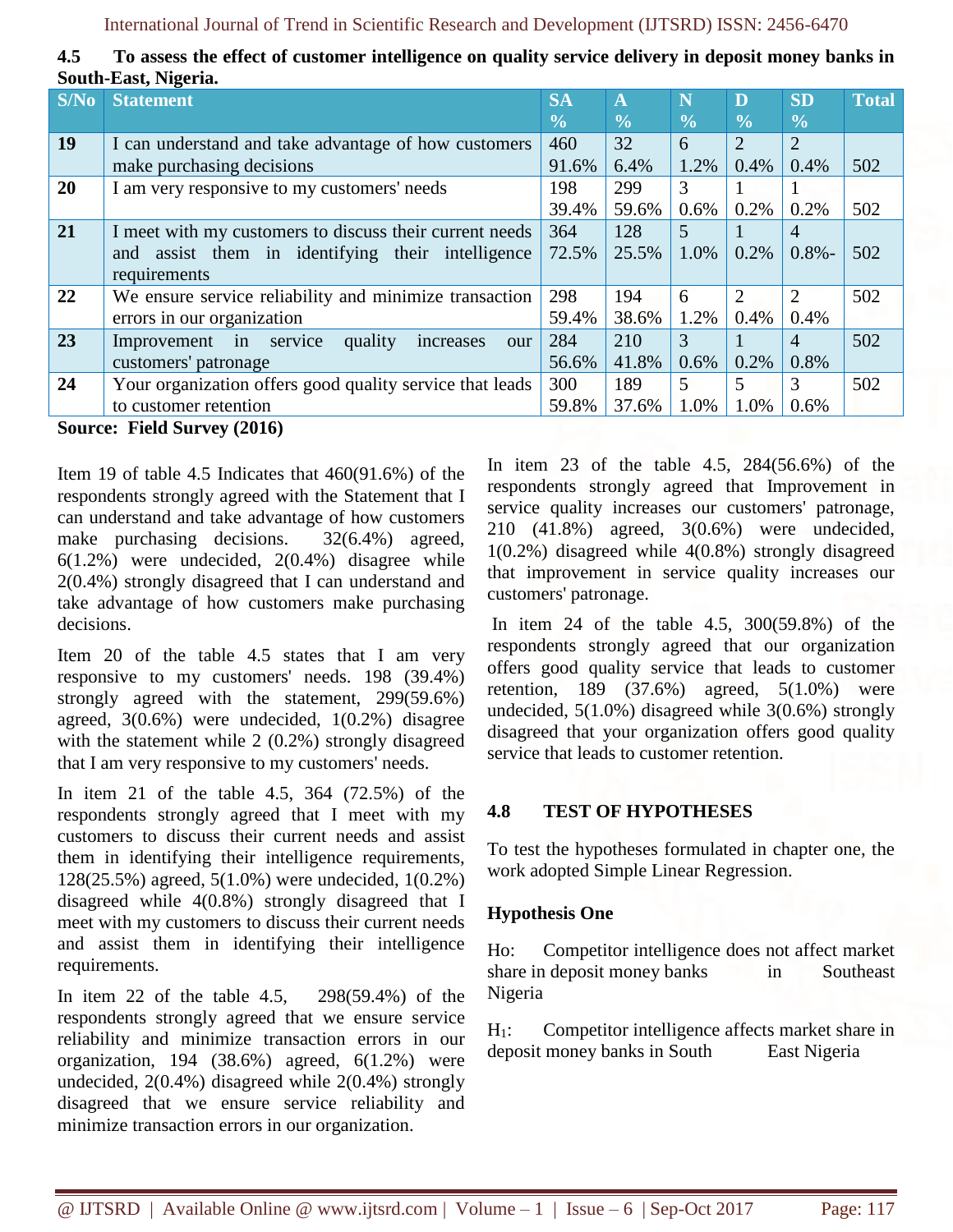#### **Table 4.8 Model Summary<sup>b</sup>**

| Mode $\vert$ R |                | R Square Adjusted | Square | $R$ Std. Error of Durbin-<br>the Estimate Watson |      |
|----------------|----------------|-------------------|--------|--------------------------------------------------|------|
|                | $.706^{\circ}$ | .699              | .698   | 47844                                            | .052 |

a. Predictors: (Constant), competitor intelligence

b. Dependent Variable: market share

SPSS Version,20.00

#### **Table 4.9 ANOVA<sup>a</sup>**

| Model |            | Sum<br>Squares | $of$ Df | Mean<br>Square |         | Sig.              |
|-------|------------|----------------|---------|----------------|---------|-------------------|
|       | Regression | 113.874        |         | 113.874        | 497.463 | .000 <sup>b</sup> |
|       | Residual   | 114.455        | 500     | .229           |         |                   |
|       | Total      | 228.329        | 501     |                |         |                   |

a. Dependent Variable: market share

b. Predictors: (Constant), competitor intelligence

**Source:** SPSS Version, 20.00

|              | Table 4.10 Coefficients <sup>a</sup> |                       |            |                     |        |      |  |  |  |
|--------------|--------------------------------------|-----------------------|------------|---------------------|--------|------|--|--|--|
| <b>Model</b> |                                      | <b>Unstandardized</b> |            | <b>Standardized</b> | T      | Sig. |  |  |  |
|              |                                      | <b>Coefficients</b>   |            | <b>Coefficients</b> |        |      |  |  |  |
|              |                                      | B                     | Std. Error | Beta                |        |      |  |  |  |
|              | (Constant)                           | .735                  | .045       |                     | 16.317 | .000 |  |  |  |
|              | competitor                           | .688                  | .031       | .706                | 22.304 | .000 |  |  |  |
|              | intelligence                         |                       |            |                     |        |      |  |  |  |
|              | a. Dependent Variable: market share  |                       |            |                     |        |      |  |  |  |

**Source:** SPSS Version, 20.00

 $R^2$  $= 0.699$ 

 $T = 22.304$ 

 $F = 113.874$ 

 $DW = 0.052$ 

## **Interpretation:**

The regression sum of squares (113.874) is less than the residual sum of squares (114.455), which indicates that more of the variation in the dependent variable is not explained by the model. The significance value of the F statistics  $(0.000)$  is less than 0.05, which means that the variation explained by the model is not due to chance.

R, the correlation coefficient which has a value of 0.706, indicates that there is a positive relationship between competitor intelligence and market share. R square, the coefficient of determination, shows that 78.4% of the variation in the market share is explained by the model.

With the linear regression model, the error of estimate is high, with a value of about 0. 47844. The Durbin Watson statistics of 0 .052, which is not tends to 2 indicates there is no autocorrelation.

Competitor intelligence coefficient of 0.706 indicates a positive significance between competitor intelligence and market share, which is statistically significant (with  $t = 22.304$ ). Therefore, the null hypothesis should be rejected and the alternative hypothesis accordingly accepted. Thus, competitor intelligence significantly affects market share in deposit money banks in South East Nigeria.

## **Hypothesis Two**

Ho: Customer intelligence does not have a positive influence on quality service delivery in deposit money banks in South East Nigeria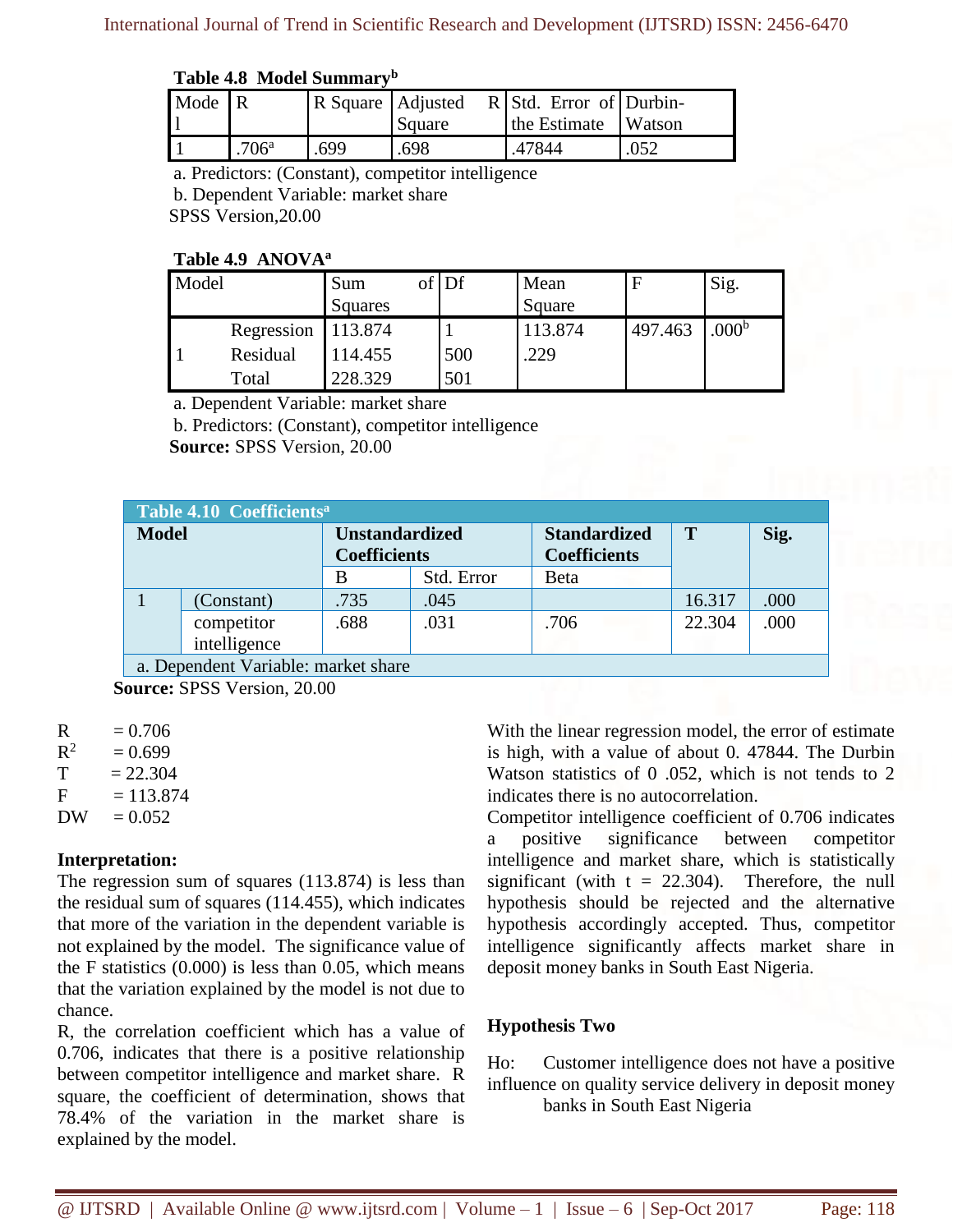International Journal of Trend in Scientific Research and Development (IJTSRD) ISSN: 2456-6470

H<sub>1</sub>: Customer intelligence has a positive effect on quality service delivery in deposit money banks in South East Nigeria

| Table 4.16 Model Summary <sup>b</sup>            |                   |        |                                                 |               |         |  |  |  |
|--------------------------------------------------|-------------------|--------|-------------------------------------------------|---------------|---------|--|--|--|
| Mo                                               | R                 | R      | Adjusted R                                      | Std.<br>Error | Durbin- |  |  |  |
| del                                              |                   | Square | Square                                          | of<br>the     | Watson  |  |  |  |
|                                                  |                   |        |                                                 | Estimate      |         |  |  |  |
|                                                  | .799 <sup>a</sup> | .639   | .638                                            | .51841        | .052    |  |  |  |
| a. Predictors: (Constant), Customer intelligence |                   |        |                                                 |               |         |  |  |  |
|                                                  |                   |        | b. Dependent Variable: quality service delivery |               |         |  |  |  |

**Source:** SPSS Version, 20.00

| Table 4.17 ANOVA <sup>a</sup>                    |               |                |     |         |              |                   |  |  |
|--------------------------------------------------|---------------|----------------|-----|---------|--------------|-------------------|--|--|
| Model                                            |               | of<br>Sum      | df  | Mean    | $\mathbf{F}$ | Sig.              |  |  |
|                                                  |               | <b>Squares</b> |     | Square  |              |                   |  |  |
|                                                  | Regressi      | 237.898        |     | 237.898 | 885.21       | .000 <sup>b</sup> |  |  |
|                                                  | <sub>on</sub> |                |     |         | 2            |                   |  |  |
|                                                  | Residual      | 134.373        | 500 | .269    |              |                   |  |  |
|                                                  | Total         | 372.271        | 501 |         |              |                   |  |  |
| a. Dependent Variable: quality service delivery  |               |                |     |         |              |                   |  |  |
| b. Predictors: (Constant), Customer intelligence |               |                |     |         |              |                   |  |  |

**Source:** SPSS Version, 20.00

| Table 4.18 Coefficients <sup>a</sup>            |              |                                              |            |                                            |          |      |  |  |  |  |
|-------------------------------------------------|--------------|----------------------------------------------|------------|--------------------------------------------|----------|------|--|--|--|--|
| <b>Model</b>                                    |              | <b>Unstandardized</b><br><b>Coefficients</b> |            | <b>Standardized</b><br><b>Coefficients</b> | T        | Sig. |  |  |  |  |
|                                                 |              | B                                            | Std. Error | Beta                                       |          |      |  |  |  |  |
|                                                 | (Constant)   | $-.181$                                      | .055       |                                            | $-3.270$ | .001 |  |  |  |  |
|                                                 | Customer     | .859                                         | .029       | .799                                       | 29.753   | .000 |  |  |  |  |
|                                                 | intelligence |                                              |            |                                            |          |      |  |  |  |  |
| a. Dependent Variable: quality service delivery |              |                                              |            |                                            |          |      |  |  |  |  |

 **Source:** SPSS Version, 20.00

| $= 0.799$ |
|-----------|
|           |

 $R^2$  $= 0.639$  $T = 29.753$ 

 $F = 885.212$ 

 $DW = 0.052$ 

## **Interpretation:**

The regression sum of squares (237.898) is greater than the residual sum of squares (134.373), which indicates that more of the variation in the dependent variable is explained by the model. The significance value of the F statistics (0.000) is less than 0.05, which means that the variation explained by the model is not due to chance.

R, the correlation coefficient which has a value of 0.799, indicates that there is a positive relationship between customer intelligence and innovation. R

square, the coefficient of determination, shows that 78.4% of the variation in the quality service delivery is explained by the model.

With the linear regression model, the error of estimate is high, with a value of about 0.51841.The Durbin Watson statistics of 0.052, which is not tends to 2 indicates there no is autocorrelation.

Customer intelligence coefficient of 0.799 indicates a positive significance between customer intelligence and quality service delivery, which is statistically significant (with  $t = 29.753$ ). Therefore, the null hypothesis should be rejected and the alternative hypothesis firmly accepted. Thus customer intelligence has a positive effect on quality service delivery in deposit money banks in South East Nigeria.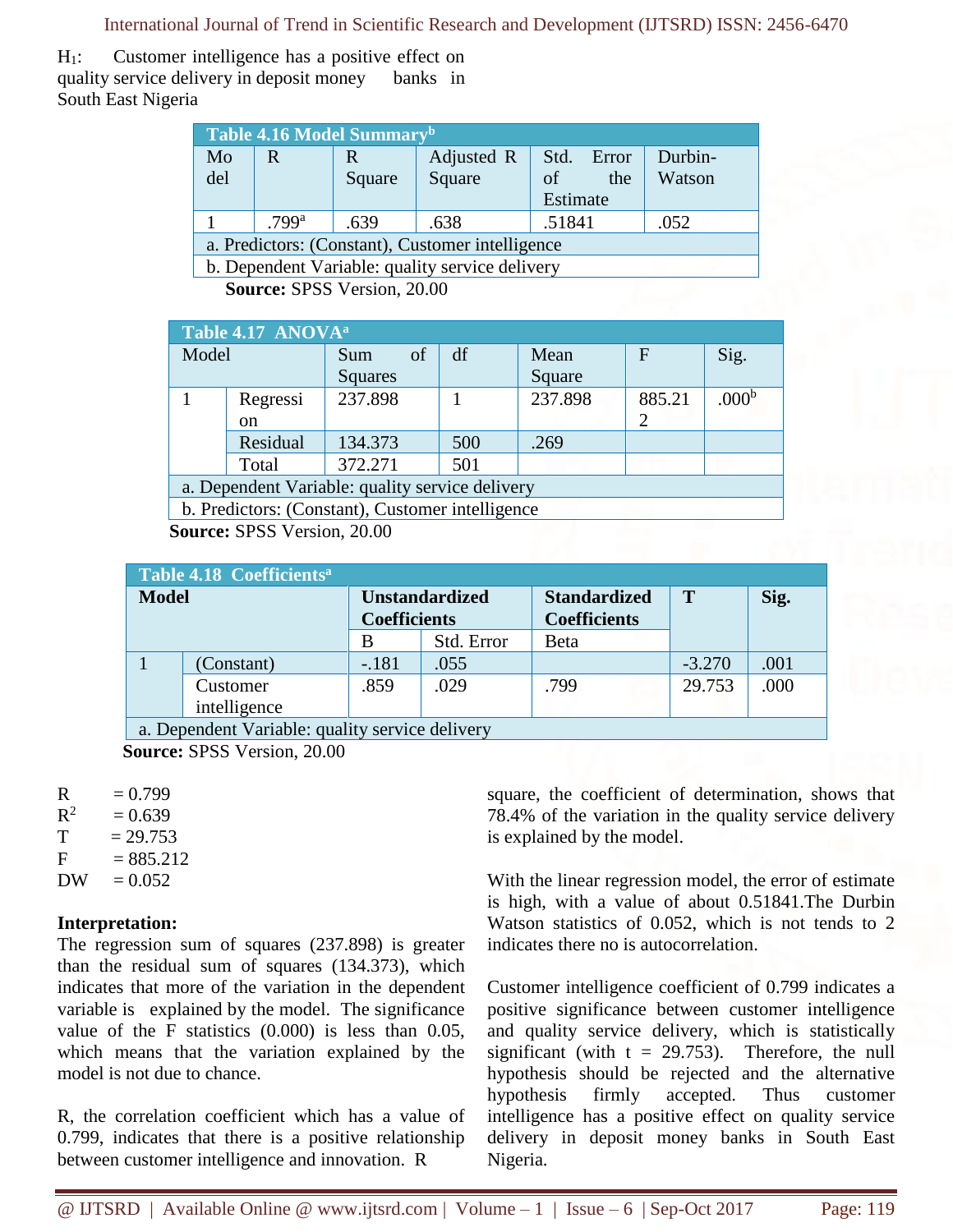#### **5.1** *Findings and* **Discussion of Results**

The study found out that competitor intelligence had a positive influence on market share in deposit money banks in South East, Nigeria. Competitive intelligence, therefore, produces actionable intelligence that provides help in decision-making and provides competitive advantage to diverse organizations (Ponis and Christou, (2013). This is in sync with the findings of McGonagle and Vella, (2002) that competitor intelligence is an activity that the organization performs to discover and comprehend the competitors' activity, abilities, strengths and weaknesses so that it can predict the future performance of the rivals. This implies that market share steps up whenever the competitors' moves and strategies are detected since most organizations react proactively in a bid to pin down their rivals. Heppes and Du Toit (2009) supporting the above assertion declare that a firm has a competitive advantage whenever it has an edge over its rivals in attracting customers and protecting itself against the competitive forces found in its external environment. That is why enterprises that are facing greater competition devote greater support to competitive intelligence in search of new ways of creating and sustaining a competitive advantage (Hesford, 2008; Heppes and Du Toit, 2009; Adidam, Gaire and Kejriwal, 2009). The knowledge gained from this information is effectively utilized to step up the organization's own competitiveness. Therefore, Careful analysis of competitors and the global marketplace gives organizations impetus to effectively anticipate market developments and then, respond proactively thereby stepping up their market shares. (Taib, Yatin, SFM; Ahmad, Mansor, 2008; McGonagle and Vella, 2012).

The second hypothesis revealed that customer intelligence had a significant positive effect on quality service delivery in deposit money banks in South-East, Nigeria. This finding synchronizes with lin (1997) perceptions of customer intelligence as a knowledge of customer's organization, requirements, purchase activities, strategies and plans as it relates to the products or services offered by an industry and to particular purchase decisions. In the opinion of Davis (2003), customer intelligence aims to measure the profitability of customers, products, services and advertisement. This intelligence pictures the present and future needs of customers as well as the newly creative opportunities in the market distribution and

shows the major changes that occur in the marketing and distribution processes. The customer intelligence implies to the present and potential customers exchanges, attributes and their private information along with the knowledge and information exchange and growing tendencies of the target society (Cavalcanti, 2005).That is why Competitive intelligence benefits accrue from a better understanding of customers, their buying habits and behaviours, predictions of their future needs, and development of new products and services (Cottrill, 1998; Marin and Poulter, 2004; Cavalcanti, 2005; Fuller, 2006. Customer Intelligence involves an organization understanding of its relationship to the customer environment by focusing on the most urgent process and strategy decisions. Successful quality service leads to customer retention and loyalty especially in the banking industry where competition is the order of the day. The view of customer intelligence is not so broad since it includes information about individuals with regard to their fashion, tastes and preferences.

#### **5.2 CONCLUSION**

For banks to survive and remain competitive, competitive intelligence department becomes indispensable. This is because competitive intelligence is a prerequisite for the survival of the Nigerian Banking Industry characterized by intense competition, high technological innovation, powerful customers with diverse requirements, and continuous regulatory policies among other factors.

#### **5.3 Recommendations**

- I. Banks should establish competitive intelligence departments that will frequently help them gather relevant information about competitors so as to enable them formulate strategies and make informed and effective decisions at all times. This is because without competitive intelligence unit, banks run the risk of flying blind in the market place. The departments should be installed in their various headquarters and numerous branches so as to remain competitive through the elicitation of timely, reliable and relevant information that assist in decision-making.
- Continuous customer satisfaction should be the major aim of every banking industry as customers are regarded as the kings. Banks are expected to satisfactorily serve their customers and other stakeholders profitably by being proactive and responsive to the changing values, technology,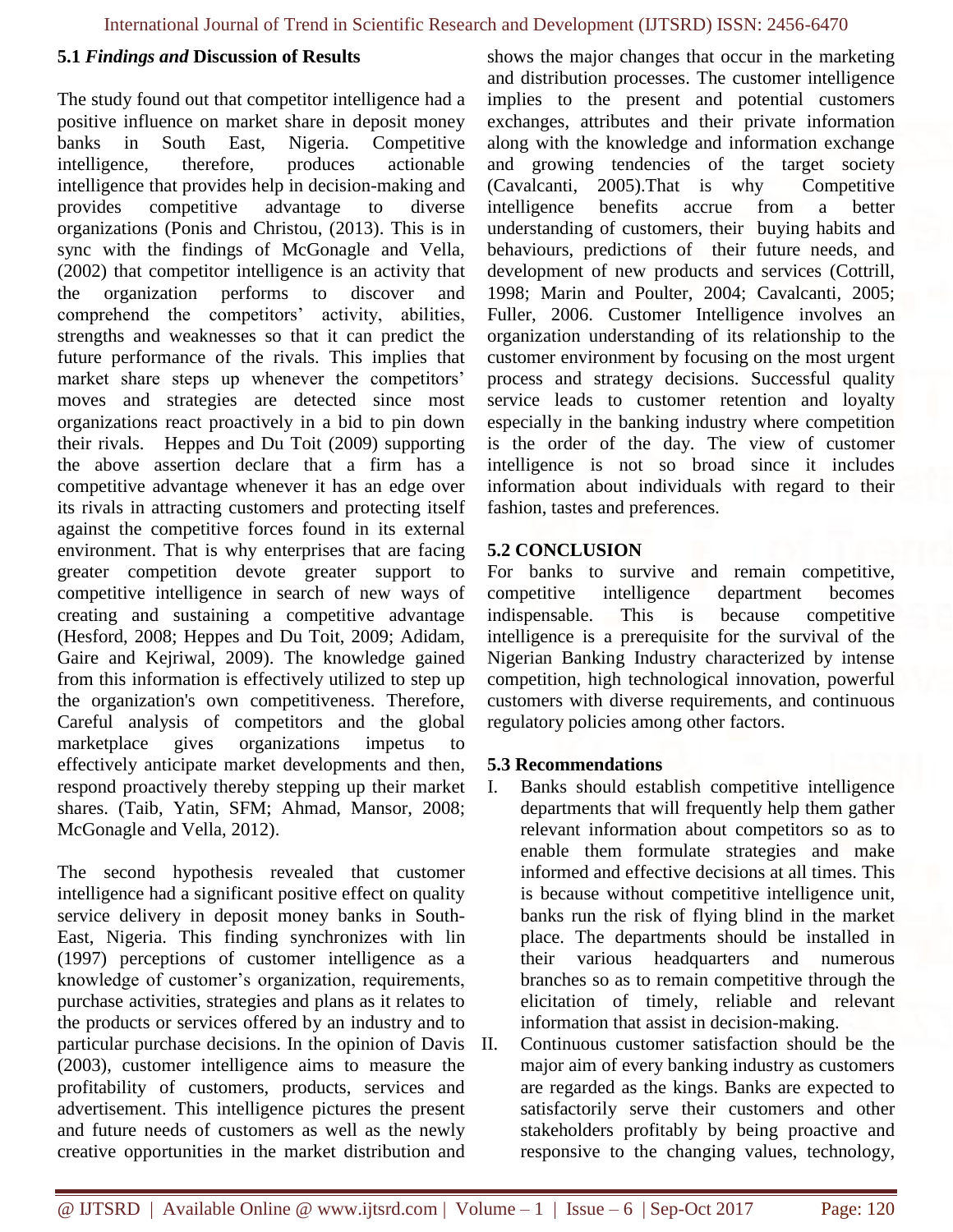tastes and preferences. It is evident that the sustainability of any organization hinges on customers patronage and loyalty.

III. Banks should strive hard to offer quality products and services to their customers in order to maintain existing customers and woo new ones as well. This is supported by the fact that competitive power and survival of bank lies in the degree of its customer satisfaction. Therefore, Banks must work hard to meet the challenges of retaining customers, restoring public confidence and providing the services and products that customers really need.

#### **REFERENCES**

- 1) Asika N. (2009). *Research Methodology in the Behavioural Sciences*, Lagos, Extorise Nigeria Limited.
- 2) Ashton, W.B.,and Stacey, G.S. (1995). Technical intelligence in business: Understanding technology threats and opportunity. *International Journal of Technology Management*, 1O (1): 79- 104.
- 3) Bose, R. (2008). Competitive intelligence process and tools for intelligence analysis. *Industrial Management & Data Systems*, 108(4), 510–528.
- 4) Bromwich, M. (1990). The case for strategic management accounting: the role of accounting information for strategy in competitive markets. *Accounting, Organizations and Society, 15*(1), 27- 46.
- 5) Cardy, R. L.and Selvarajan, T.T. (2006), "Competencies: Alternative frameworks for competitive advantage", *Business Horizon*, 49, 235-245.
- 6) .Cartwright, D. L., Boughton, P. D.and Miller, S. W. (1995). Competitive intelligence systems: relationships to strategic orientation and perceived usefulness. *Journal of Managerial Issues*, **7**(4), 420-434.
- 7) .Calof, J.L.and Skinner, B.(1999). Government's role in competitive intelligence: What's happening in Canada? Competitive Intelligence Magazine*,* 2 (2): 23-36.
- 8) Chen, M.J. (1996). Competitor analysis and inter firm rivalry: Toward a theoretical integration. *Academy of Management Review, 2*(1), 100-134.
- 9) Choo, C. (2002). Information Management for the Intelligence Organizations. The Art of Scanning the Environment. 3<sup>rd</sup> Edition. Information Today, Medford, NJ.
- 10) Colakoglu, T. (2011). The problematic of competitive intelligence: How to evaluate and develop competitive intelligence. *Procedia Social and Behavioral Sciences*, 24, 1615–1623.
- 11) Collins, R.D. (1997). Better Business Intelligence: How to Learn More About Your Competitors. Management Books, Chalford, Uk.
- 12) Daft, R. L., Sormunen, J. and Parks, D. (1988).Chief executive scanning, environmental characteristics, and company performance: an empirical study", *Strategic Management Journal*, 9, 123-39.
- 13) De Pelsmacker, P., Muller, M.L., Viviers, W., Saayman, A., Cuyvers, L. and Jegers, M.(2005), Competitive intelligence practices of South African and Belgian exporters", *Marketing Intelligence & Planning*, 23( 6) 606-620.
- 14) DeWitt and Michelle (1997). Competitive Intelligence, Competitive Advantage, Grand Rapids, MI, Abacus.
- 15) Duh, R. Chow, W.and Chen,I. (2008). Strategy, IT applications for planning and control, and firm performance: The impact of impediments to IT implementation. Information and management, 43, *939*-949.
- 16) Etorre B. (1995). Managing competitive intelligence. *Management Review*, 84(10), 15-19.
- 17) Evangelia, B.and Michalis, M. (2006).Customer relationship management: A case study of Greek Bank. *Journal of financial services* marketing, 11,116-124.
- 18) Ezejolue, A.O, Ogwo, E.O and Nkamnebe, A. D (2008). Basic Principles in Managing Research Project, Aba: Afrilowers Limited.
- 19) Fatemeh Hadi1,*Ardabil, Iran.*Habib Ebrahimpour (2014**).**Investigating the relationship between technology intelligence and business performance in industrial city of Ardabil. *Singaporean Journal of Business Economics,* and *Management studies*  2(11).
- 20) Fleisher, C.S. (2001). Analysis in Competitive Intelligence: Process, Progree, and Pitfalls .Quorum Books, Westport, CT, 77-89.
- 21) Fleisher, C.S.and Bensoussan, B.E (2003). Strategic and Competitive Analysis: Methods and Techniques for Analyzing Business Competition. New Jersey: Prentice Hall.
- 22) Fouche, P.(2006). A Competitive Intelligence Implementation Model. Unpublished MA dissertation, Pretoria: University of South Africa.